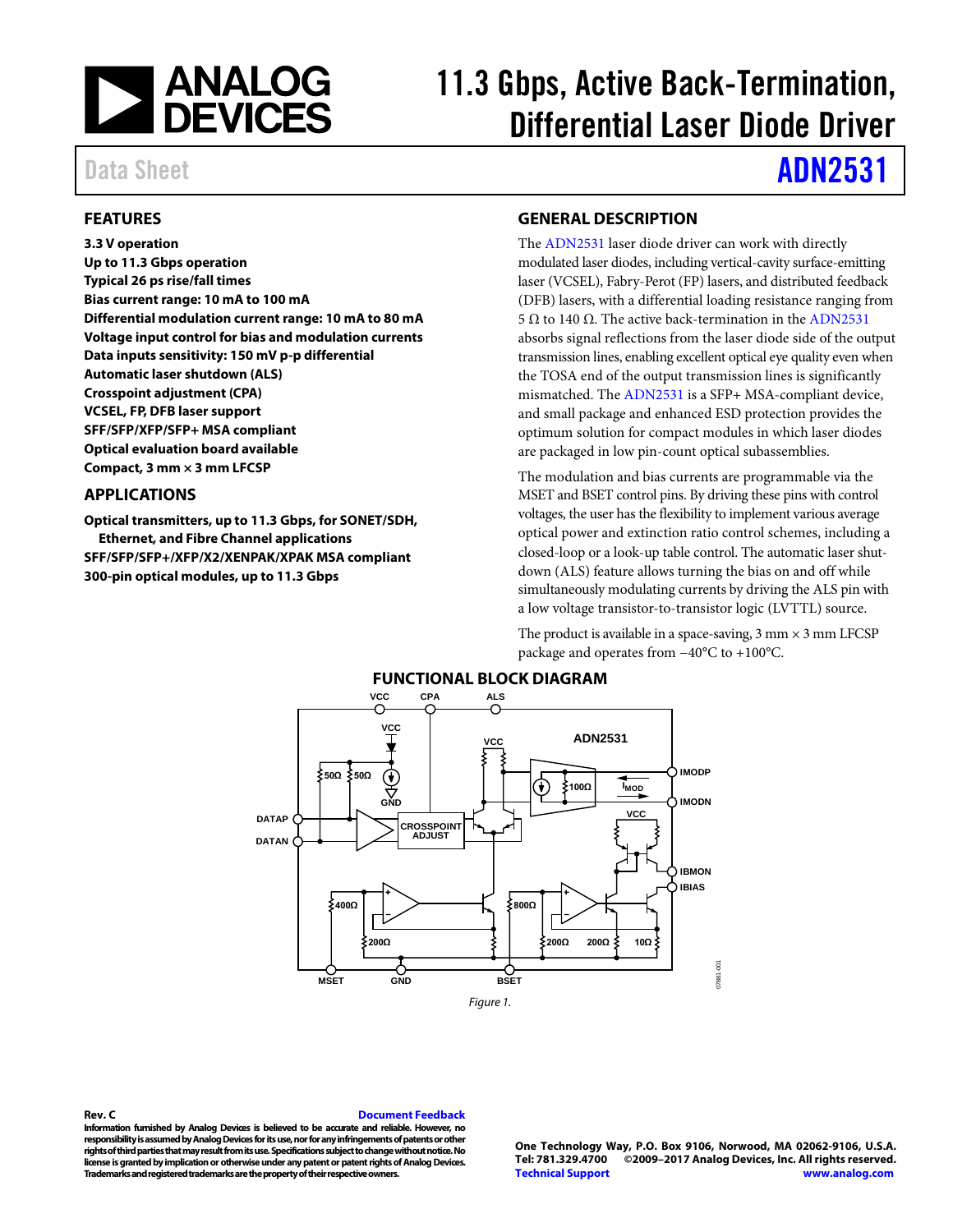# **ADN2531\* PRODUCT PAGE QUICK LINKS**

**Last Content Update: 06/30/2017**

## **[COMPARABLE PARTS](http://www.analog.com/parametricsearch/en/10770?doc=ADN2531.pdf&p0=1&lsrc=pst)**

View a parametric search of comparable parts.

## **[EVALUATION KITS](http://www.analog.com/adn2531/evalkits?doc=ADN2531.pdf&p0=1&lsrc=ek)**

• ADN2531 Evaluation Board

## **[DOCUMENTATION](http://www.analog.com/adn2531/documentation?doc=ADN2531.pdf&p0=1&lsrc=doc)**

## **Data Sheet**

• ADN2531: 11.3 Gbps, Active Back-Termination, Differential Laser Diode Driver Data Sheet

## **[DESIGN RESOURCES](http://www.analog.com/adn2531/designsources?doc=ADN2531.pdf&p0=1&lsrc=dr)**

- ADN2531 Material Declaration
- PCN-PDN Information
- Quality And Reliability
- Symbols and Footprints

## **[DISCUSSIONS](http://www.analog.com/adn2531/discussions?doc=ADN2531.pdf&p0=1&lsrc=disc)**

View all ADN2531 EngineerZone Discussions.

## **[SAMPLE AND BUY](http://www.analog.com/adn2531/sampleandbuy?doc=ADN2531.pdf&p0=1&lsrc=sb)**

Visit the product page to see pricing options.

## **[TECHNICAL SUPPORT](http://www.analog.com/support/technical-support.html?doc=ADN2531.pdf&p0=1&lsrc=techs)**

Submit a technical question or find your regional support number.

## **[DOCUMENT FEEDBACK](https://form.analog.com/Form_Pages/feedback/documentfeedback.aspx?doc=ADN2531.pdf&product=ADN2531&p0=1&lsrc=dfs)**

Submit feedback for this data sheet.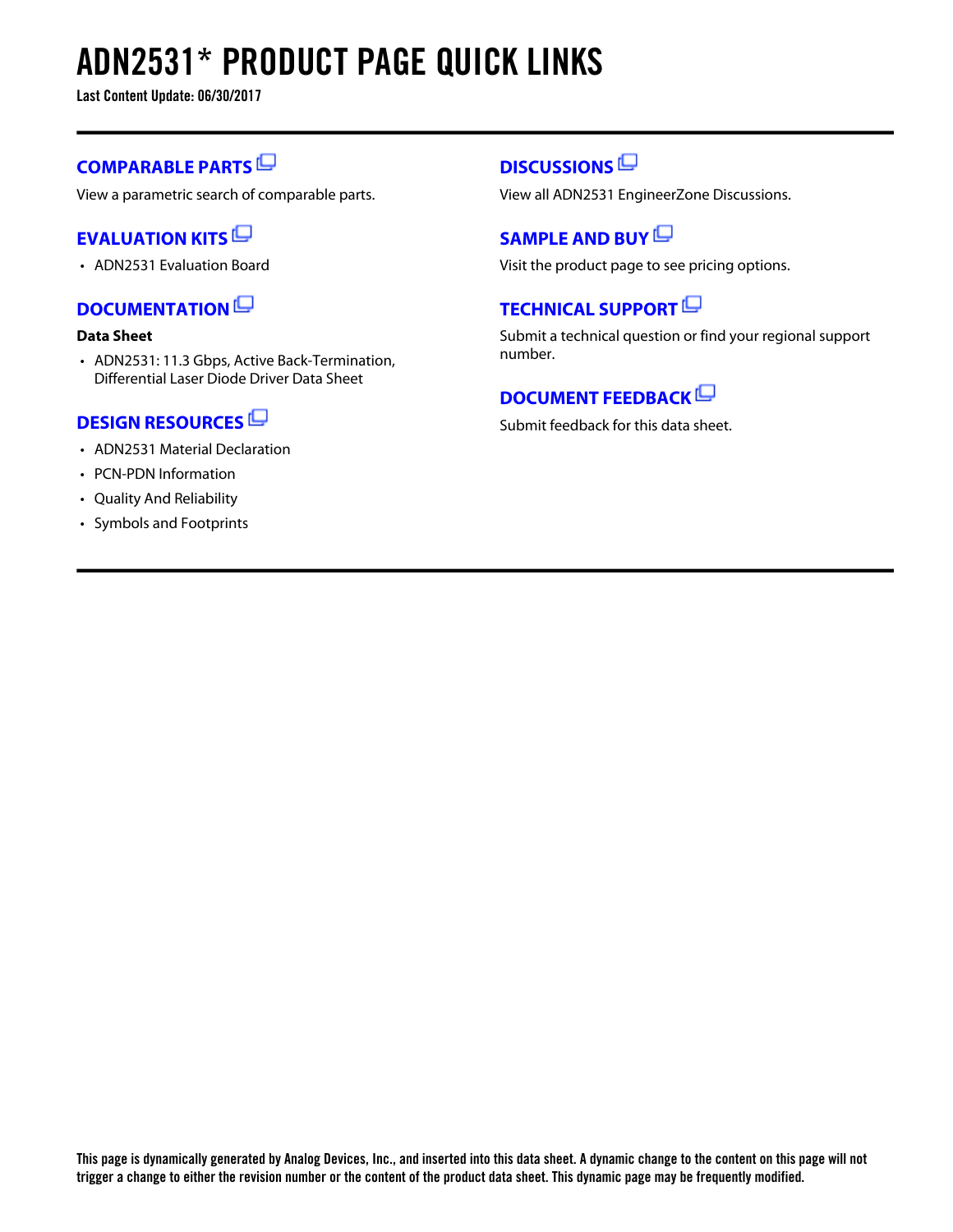# **TABLE OF CONTENTS**

## <span id="page-2-0"></span>**REVISION HISTORY**

| $4/2017$ —Rev. B to Rev. C |  |
|----------------------------|--|
|                            |  |
|                            |  |
|                            |  |

## 9/2016-Rev. A to Rev. B

## 10/2013-Rev. 0 to Rev. A

### 9/2009-Revision 0: Initial Version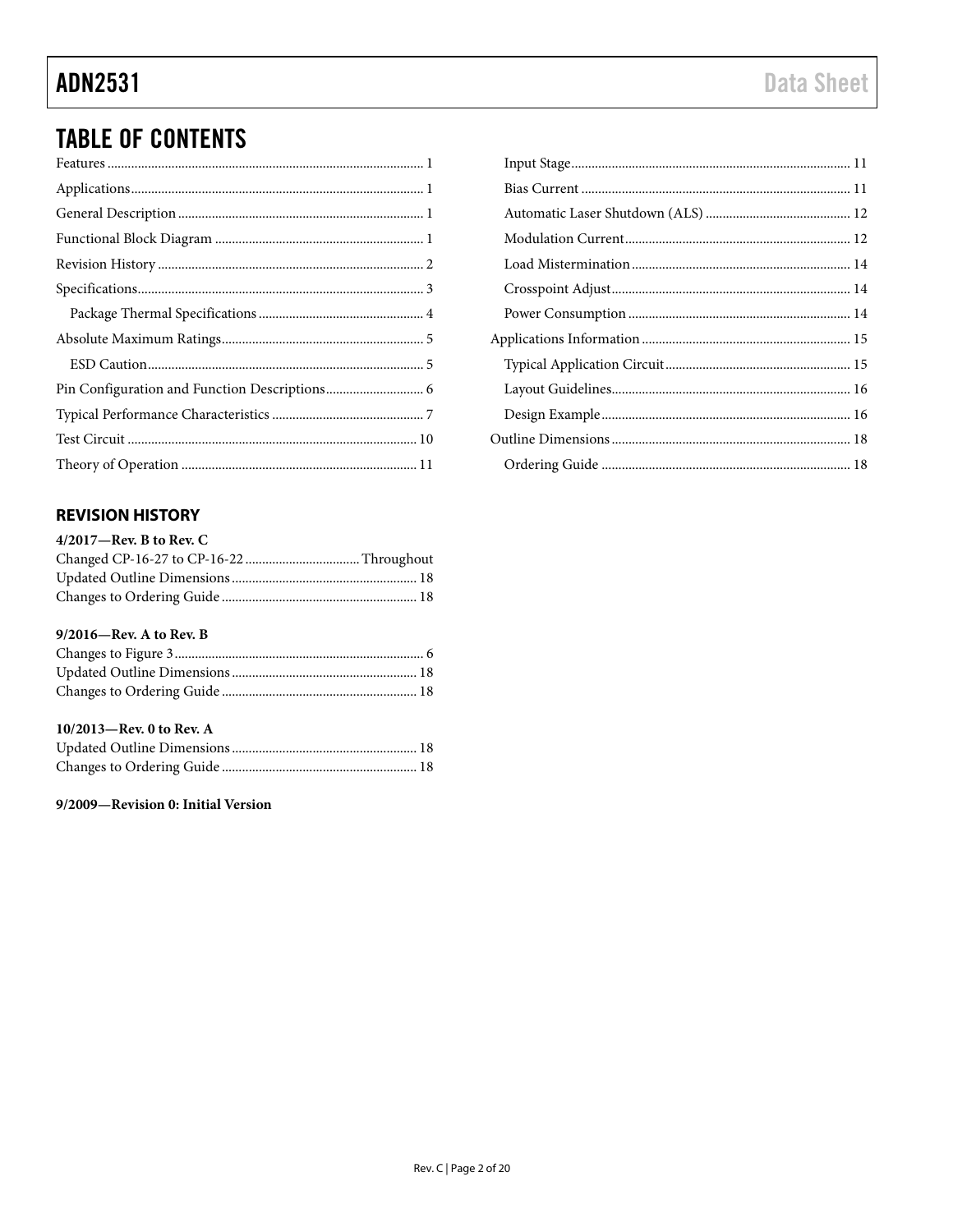## <span id="page-3-0"></span>**SPECIFICATIONS**

 $V_{\text{CC}}$  = VCC<sub>MIN</sub> to VCC<sub>MAX</sub>, T<sub>A</sub> = -40°C to +100°C, 12  $\Omega$  differential load impedance, crosspoint adjust disabled, unless otherwise noted. Typical values are specified at  $25^{\circ}$ C and  $I_{BIAS} = I_{MOD} = 40$  mA with crosspoint adjust disabled, unless otherwise noted.

<span id="page-3-1"></span>

| Table 1.                                    |                |            |                |            |                                                                                                        |
|---------------------------------------------|----------------|------------|----------------|------------|--------------------------------------------------------------------------------------------------------|
| <b>Parameter</b>                            | Min            | <b>Typ</b> | <b>Max</b>     | Unit       | <b>Test Conditions/Comments</b>                                                                        |
| <b>BIAS CURRENT (IBIAS)</b>                 |                |            |                |            |                                                                                                        |
| <b>Bias Current Range</b>                   | 10             |            | 100            | mA         |                                                                                                        |
| <b>Bias Current While ALS Asserted</b>      |                |            | 300            | μA         | $ALS = high$                                                                                           |
| Compliance Voltage <sup>1</sup>             | 0.6            |            | Vcc            | v          | $IBIAS = 80 mA$                                                                                        |
|                                             | 0.55           |            | Vcc            | V          | $I_{BIAS} = 10 \text{ mA}$                                                                             |
| MODULATION CURRENT (IMODP, IMODN)           |                |            |                |            |                                                                                                        |
| Modulation Current I <sub>MOD</sub> Range   | 10             |            | 80             | mA diff    | $R_{LOAD}$ = 5 $\Omega$ to 50 $\Omega$ differential                                                    |
|                                             |                | 70         |                | mA diff    | $R_{LOAD} = 100 \Omega$ differential                                                                   |
| I <sub>MOD</sub> While ALS Asserted         |                |            | 500            | µA diff    | $ALS = high$                                                                                           |
| Crosspoint Adjust (CPA) Range <sup>2</sup>  | 35             |            | 65             | %          |                                                                                                        |
| Rise Time (20% to 80%) <sup>2, 3, 4</sup>   |                | 26         | 32.5           | ps         |                                                                                                        |
| Fall Time (20% to 80%) <sup>2, 3, 4</sup>   |                | 26         | 32.5           | ps         |                                                                                                        |
| Random Jitter <sup>2, 3, 4</sup>            |                | < 0.5      |                | ps rms     |                                                                                                        |
| Deterministic Jitter <sup>2, 4, 5</sup>     |                | 5.4        | 8.2            | ps p-p     | 10.7 Gbps, CPA disabled                                                                                |
|                                             |                | 5.8        | 8.2            | ps p-p     | 10.7 Gbps, CPA 35% to 65%                                                                              |
| Deterministic Jitter <sup>2, 4, 6</sup>     |                | 5.4        | 8.2            | ps p-p     | 11.3 Gbps, CPA disabled                                                                                |
|                                             |                | 5.8        | 8.2            | ps p-p     | 11.3 Gbps, CPA 35% to 65%                                                                              |
| Differential   S22                          |                | $-5$       |                | dB         | 5 GHz < $f$ < 10 GHz, Z <sub>0</sub> = 100 $\Omega$ differential <sup>7</sup>                          |
|                                             |                | $-10.5$    |                | dB         | f < 5 GHz, $Z_0$ = 100 $\Omega$ differential <sup>7</sup>                                              |
| Compliance Voltage <sup>1</sup>             | $V_{CC} - 1.1$ |            | $V_{CC} + 1.1$ | ٧          |                                                                                                        |
| DATA INPUTS (DATAP, DATAN)                  |                |            |                |            |                                                                                                        |
| Input Data Rate                             |                |            | 11.3           | Gbps       | <b>NRZ</b>                                                                                             |
| <b>Differential Input Swing</b>             | 0.15           |            | 1.6            | V p-p diff | Differential ac-coupled                                                                                |
| Differential   S11                          |                | $-15$      |                | dB         | f < 10 GHz, $Z_0$ = 100 $\Omega$ differential                                                          |
| <b>Input Termination Resistance</b>         | 85             | 100        | 115            | Ω          | Differential                                                                                           |
| <b>BIAS CONTROL INPUT (BSET)</b>            |                |            |                |            |                                                                                                        |
| <b>BSET Voltage to IBIAS Gain</b>           |                | 100        |                | mA/V       |                                                                                                        |
| <b>BSET Input Resistance</b>                | 800            | 1000       | 1200           | Ω          |                                                                                                        |
| MODULATION CONTROL INPUT (MSET)             |                |            |                |            |                                                                                                        |
| <b>MSET Voltage to I<sub>MOD</sub></b> Gain |                | 120        |                | mA/V       |                                                                                                        |
| <b>MSET Input Resistance</b>                |                | 600        |                | Ω          |                                                                                                        |
| <b>BIAS MONITOR (IBMON)</b>                 |                |            |                |            |                                                                                                        |
| <b>IBMON to IBIAS Ratio</b>                 |                | 10         |                | µA/mA      |                                                                                                        |
| Accuracy of IBIAS to IBMON Ratio            | $-5.0$         |            | $+5.0$         | $\%$       | 10 mA $\leq$ I <sub>BIAS</sub> < 20 mA, R <sub>IBMON</sub> = 750 $\Omega$                              |
|                                             | $-4.0$         |            | $+4.0$         | $\%$       | 20 mA $\leq$ $I_{BIAS}$ < 40 mA, $R_{IBMON}$ = 750 $\Omega$                                            |
|                                             | $-2.5$         |            | $+2.5$         | %          | 40 mA $\leq$ $I_{BIAS}$ < 70 mA, $R_{IBMON}$ = 750 $\Omega$                                            |
|                                             | $-2$           |            | $+2$           | %          | 70 mA $\leq$ I <sub>BIAS</sub> $<$ 80 mA, R <sub>IBMON</sub> = 750 $\Omega$                            |
| AUTOMATIC LASER SHUTDOWN (ALS)              |                |            |                |            |                                                                                                        |
| V <sub>IH</sub>                             | 2.0            |            |                | ٧          |                                                                                                        |
| $V_{IL}$                                    |                |            | 0.8            | v          |                                                                                                        |
| Ιıμ.                                        | $-20$          |            | $+20$          | μA         |                                                                                                        |
| Iін                                         | 0              |            | 200            | μA         |                                                                                                        |
| <b>ALS Assert Time</b>                      |                |            | $\overline{2}$ | μs         | Rising edge of ALS to falling edge of IBIAS and<br>I <sub>MOD</sub> below 10% of nominal; see Figure 2 |
| <b>ALS Negate Time</b>                      |                |            | 10             | μs         | Falling edge of ALS to rising edge of IBIAS and<br>I <sub>MOD</sub> above 90% of nominal; see Figure 2 |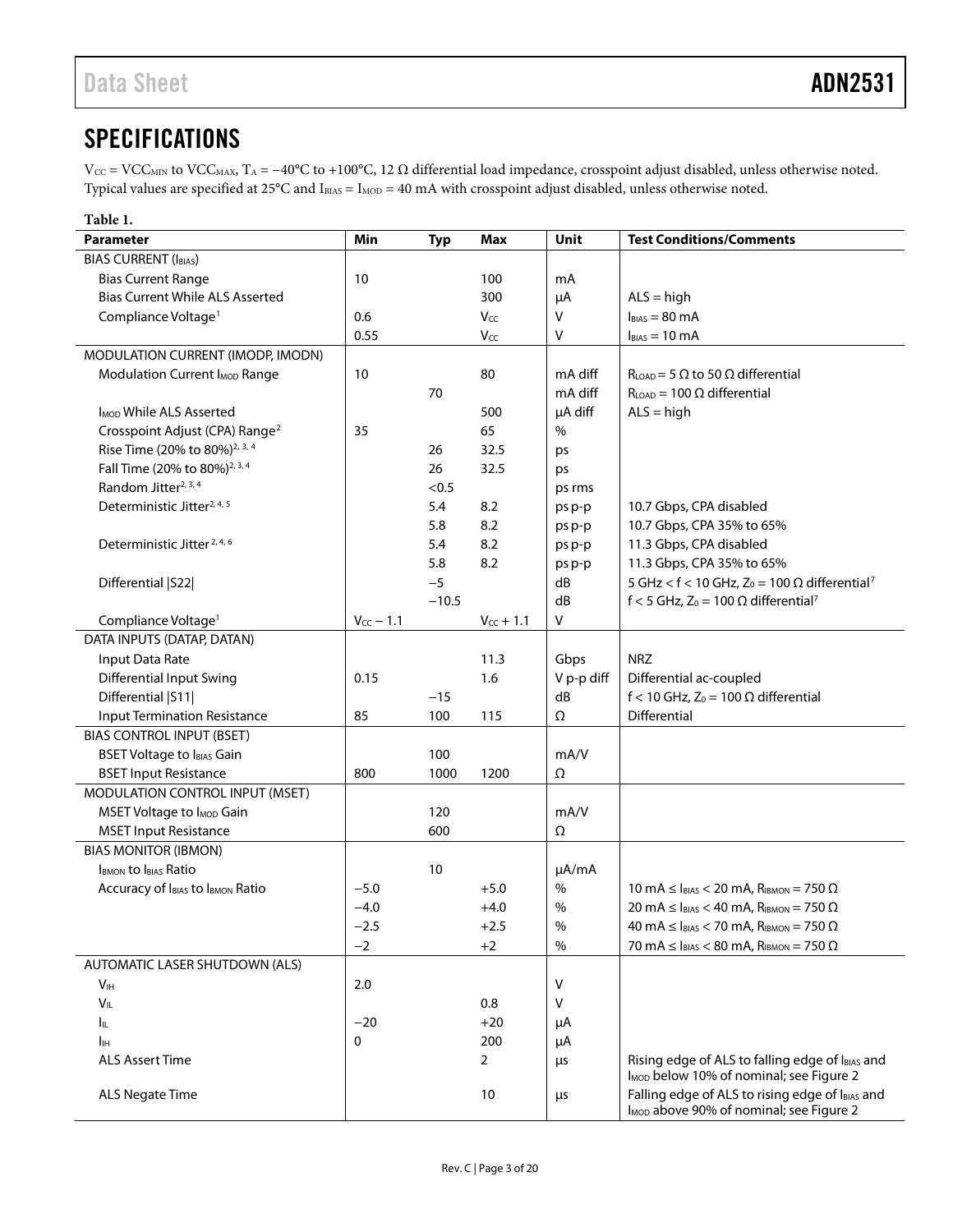<span id="page-4-2"></span>

| <b>Parameter</b>             | Min | <b>Typ</b> | <b>Max</b> | Unit | <b>Test Conditions/Comments</b>           |
|------------------------------|-----|------------|------------|------|-------------------------------------------|
| <b>POWER SUPPLY</b>          |     |            |            |      |                                           |
| Vcc                          | 3.0 | 3.3        | 3.6        |      |                                           |
| $_{\text{LCC}}$ <sup>8</sup> |     | 36         |            | mA   | $V_{\text{BSET}} = V_{\text{MSET}} = 0 V$ |
| <b>I</b> suppLY              |     | 55         | 62         | mA   | $V_{\text{BSET}} = V_{\text{MSET}} = 0 V$ |

<sup>1</sup> The voltage between the pin with the specified compliance voltage and GND.<br><sup>2</sup> Specified for T<sub>A</sub> = =40°C to +85°C due to test equipment limitation. See the Typic:

<sup>2</sup> Specified for T<sub>A</sub> = −40°C to +85°C due to test equipment limitation. See th[e Typical Performance Characteristics s](#page-7-0)ection for data on performance for T<sub>A</sub> = −40°C to +100°C.<br><sup>3</sup> The pattern used is composed of a repet

 $^3$  The pattern used is composed of a repetitive sequence of eight 1s followed by eight 0s at 10.7 Gbps.<br>4 Measured using the bigh speed characterization circuit shown in Figure 22.

<sup>4</sup> Measured using the high speed characterization circuit shown in Figure 22.

<sup>5</sup> The pattern used is K28.5 (00111110101100000101) at 10.7 Gbps rate.

The pattern used is K28.5 (00111110101100000101) at 11.3 Gbps rate. 7

Measured at balanced IMODP and IMODN.

<sup>8</sup> Only includes current in the ADN2531 VCC pins.

<sup>8</sup> Only includes current in th[e ADN2531 V](http://www.analog.com/ADN2531?doc=ADN2531.pdf)CC pins.<br><sup>9</sup> Includes current i[n ADN2531 V](http://www.analog.com/ADN2531?doc=ADN2531.pdf)CC pins and dc current in IMODP and IMODN pull-up inductors. See th[e Power Consumption s](#page-14-2)ection for total supply current calculation.

## <span id="page-4-0"></span>**PACKAGE THERMAL SPECIFICATIONS**

### <span id="page-4-3"></span>**Table 2.**

| <b>Parameter</b>        | Min | Typ | Max  | Unit    | <b>Test Conditions/Comments</b>                            |
|-------------------------|-----|-----|------|---------|------------------------------------------------------------|
| $\theta$ )-top          | 65  |     | 79.4 | °C/W    | Thermal resistance from junction to top of package.        |
| $\theta$ j-pad          | 2.6 | 5.8 | 10.7 | °C/W    | Thermal resistance from junction to bottom of exposed pad. |
| IC Junction Temperature |     |     |      | $\circ$ |                                                            |

<span id="page-4-1"></span>

Figure 2. ALS Timing Diagram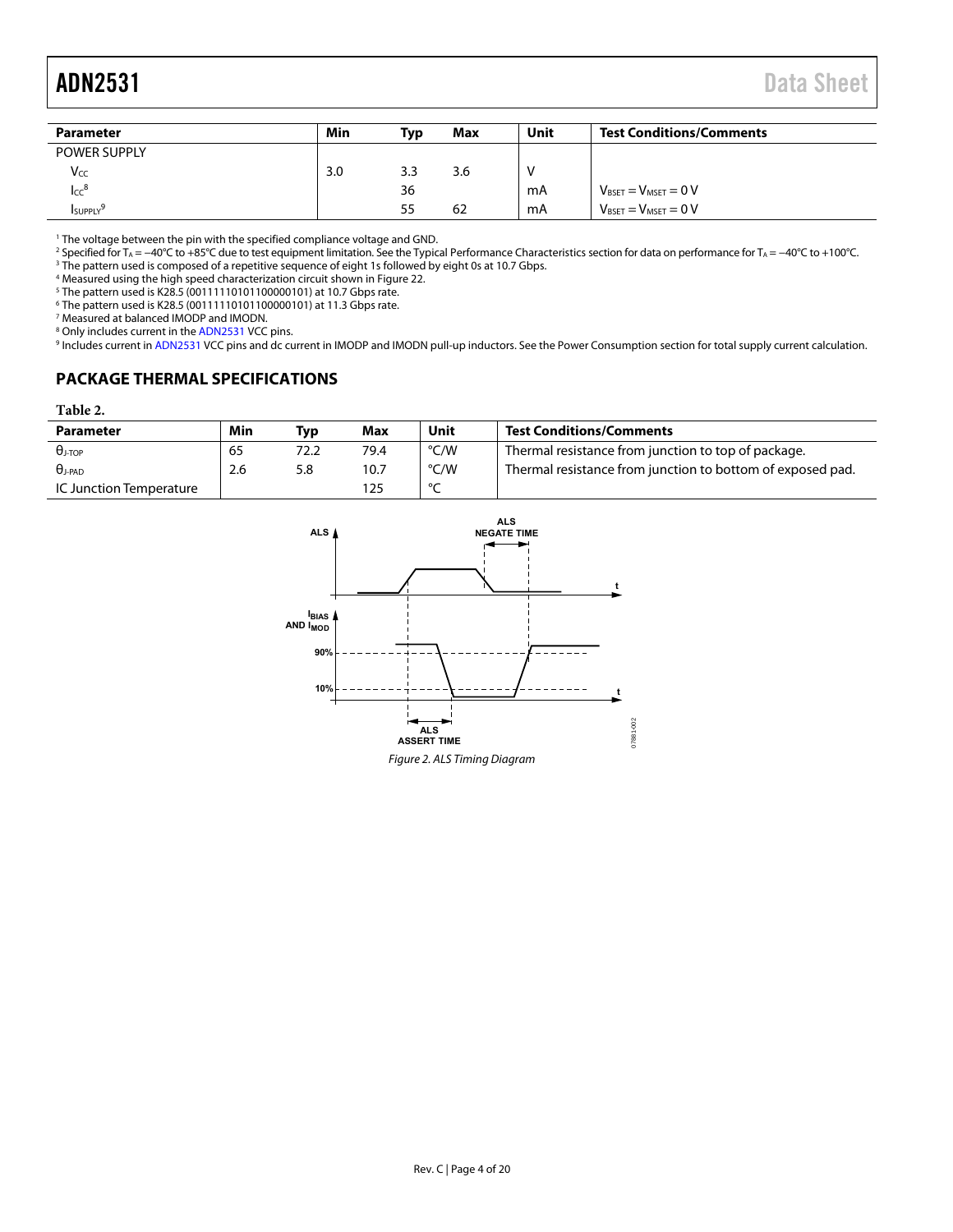## <span id="page-5-0"></span>ABSOLUTE MAXIMUM RATINGS

### <span id="page-5-2"></span>**Table 3.**

| <b>Parameter</b>                     | Rating                               |
|--------------------------------------|--------------------------------------|
| Supply Voltage: VCC to GND           | $-0.3$ V to $+4.2$ V                 |
| <b>IMODP, IMODN to GND</b>           | $VCC - 1.5 V$ to 4.5 V               |
| DATAP, DATAN to GND                  | $VCC - 1.8 V$ to $VCC - 0.4 V$       |
| All Other Pins                       | $-0.3$ V to VCC + 0.3 V              |
| ESD on IMODP/IMODN <sup>1</sup>      | 200 V HBM                            |
| $FSD$ on All Other Pins <sup>1</sup> | 1.5 kV HBM                           |
| Junction Temperature                 | $150^{\circ}$ C                      |
| Storage Temperature Range            | $-65^{\circ}$ C to +125 $^{\circ}$ C |

<sup>1</sup> HBM means human body model.

Stresses at or above those listed under Absolute Maximum Ratings may cause permanent damage to the product. This is a stress rating only; functional operation of the product at these or any other conditions above those indicated in the operational section of this specification is not implied. Operation beyond the maximum operating conditions for extended periods may affect product reliability.

## <span id="page-5-1"></span>**ESD CAUTION**



ESD (electrostatic discharge) sensitive device. Charged devices and circuit boards can discharge without detection. Although this product features patented or proprietary protection circuitry, damage may occur on devices subjected to high energy ESD. Therefore, proper ESD precautions should be taken to avoid performance degradation or loss of functionality.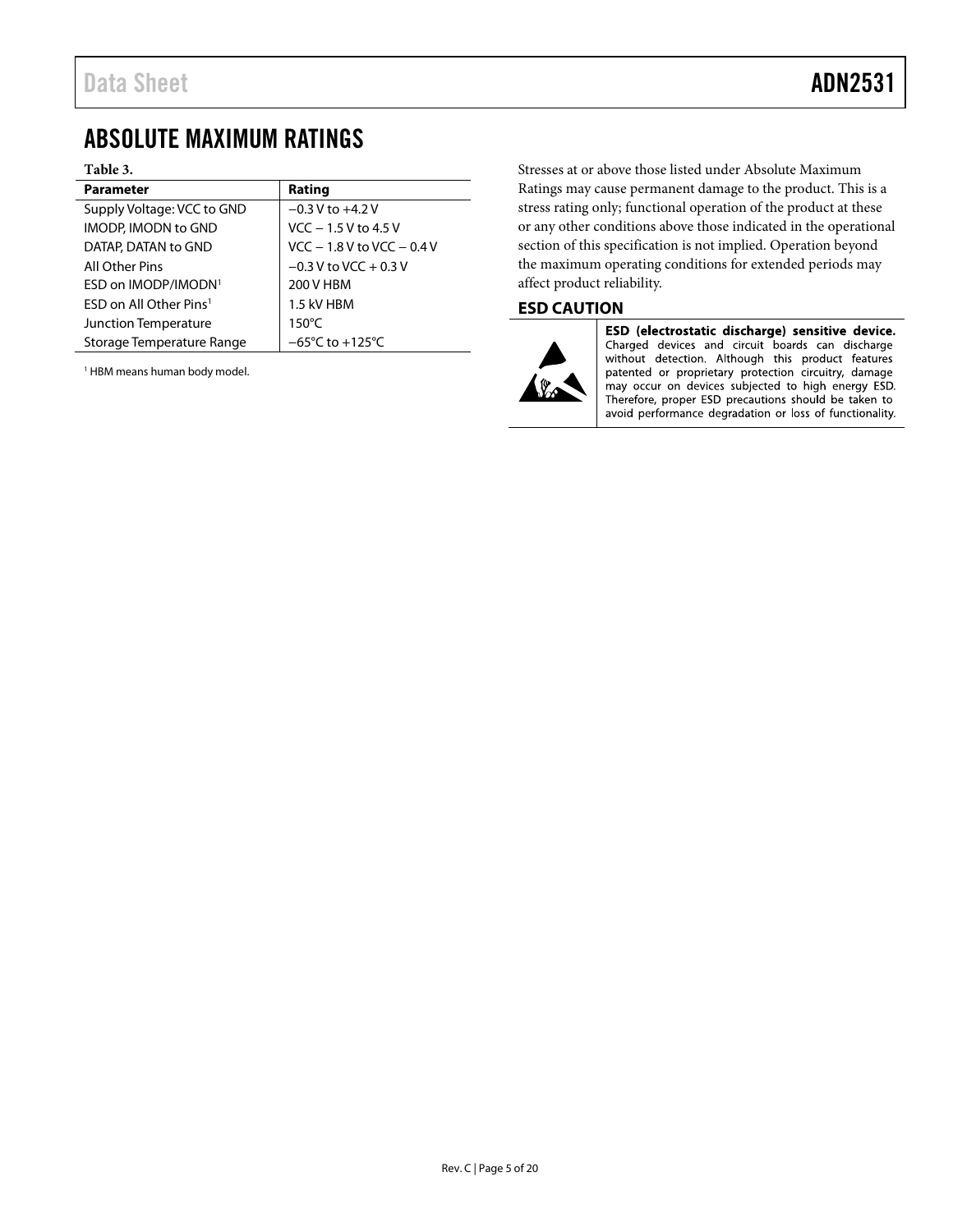# <span id="page-6-0"></span>PIN CONFIGURATION AND FUNCTION DESCRIPTIONS



*Figure 3. Pin Configuration*

| <b>Table 4. Pin Function Descriptions</b> |                 |        |                                           |  |  |  |
|-------------------------------------------|-----------------|--------|-------------------------------------------|--|--|--|
| Pin No.                                   | <b>Mnemonic</b> | I/O    | <b>Description</b>                        |  |  |  |
|                                           | <b>MSET</b>     | Input  | <b>Modulation Current Control Input</b>   |  |  |  |
|                                           | <b>CPA</b>      | Input  | Crosspoint Adjust Control Input           |  |  |  |
| 3                                         | <b>ALS</b>      | Input  | Automatic Laser Shutdown                  |  |  |  |
|                                           | <b>GND</b>      | Power  | Negative Power Supply                     |  |  |  |
| 5                                         | <b>VCC</b>      | Power  | Positive Power Supply                     |  |  |  |
| 6                                         | <b>IMODN</b>    | Output | <b>Modulation Current Negative Output</b> |  |  |  |
|                                           | <b>IMODP</b>    | Output | <b>Modulation Current Positive Output</b> |  |  |  |
| 8                                         | <b>VCC</b>      | Power  | Positive Power Supply                     |  |  |  |
| 9                                         | <b>GND</b>      | Power  | <b>Negative Power Supply</b>              |  |  |  |
| 10                                        | <b>IBIAS</b>    | Output | <b>Bias Current Output</b>                |  |  |  |
| 11                                        | <b>IBMON</b>    | Output | <b>Bias Current Monitoring Output</b>     |  |  |  |
| 12                                        | <b>BSET</b>     | Input  | <b>Bias Current Control Input</b>         |  |  |  |
| 13                                        | <b>VCC</b>      | Power  | Positive Power Supply                     |  |  |  |
| 14                                        | <b>DATAP</b>    | Input  | Data Signal Positive Input                |  |  |  |
| 15                                        | <b>DATAN</b>    | Input  | Data Signal Negative Input                |  |  |  |
| 16                                        | <b>VCC</b>      | Power  | Positive Power Supply                     |  |  |  |
| <b>Exposed Pad</b>                        | EP              | Power  | Connect to the VCC or GND plane           |  |  |  |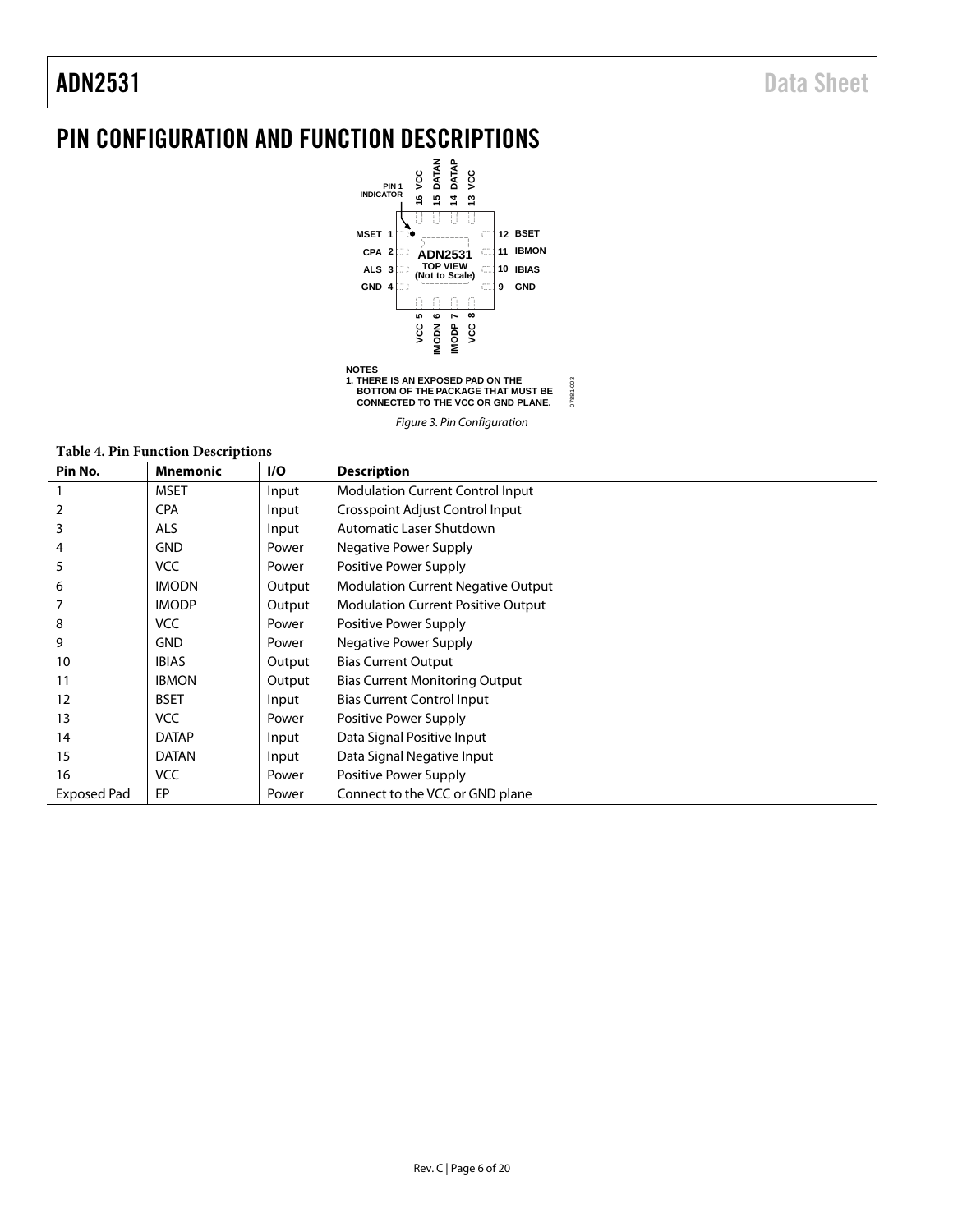## <span id="page-7-0"></span>TYPICAL PERFORMANCE CHARACTERISTICS

 $T_A = 25^{\circ}$ C, V $_{CC} = 3.3$  V, crosspoint adjust disabled, unless otherwise noted.

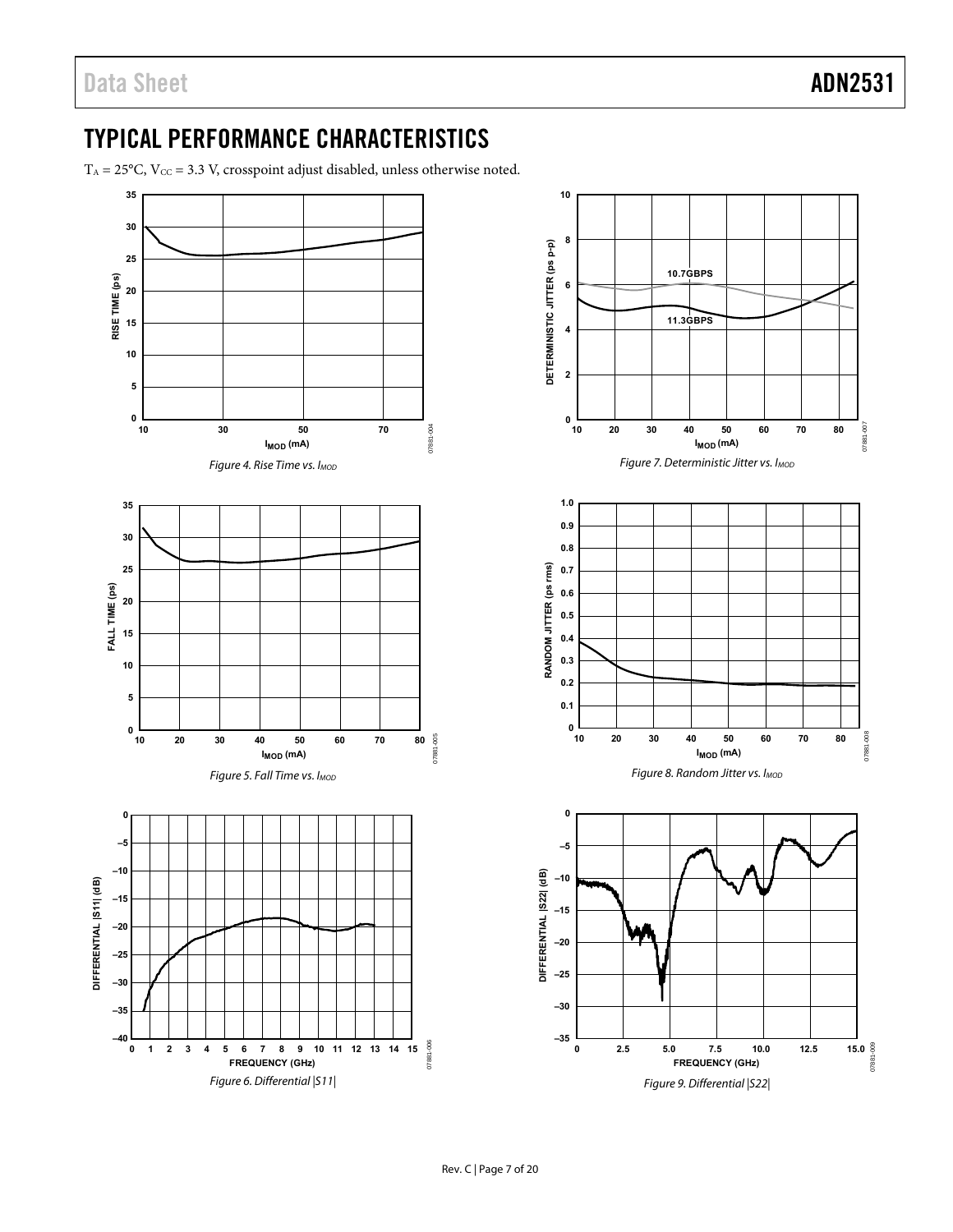





<span id="page-8-0"></span>

<span id="page-8-1"></span>Figure 15. I<sub>MOD</sub> Eye Diagram Crosspoint vs. CPA Input Peripheral Voltage and Ambient Temperature ( $I_{MOD} = 40$  mA)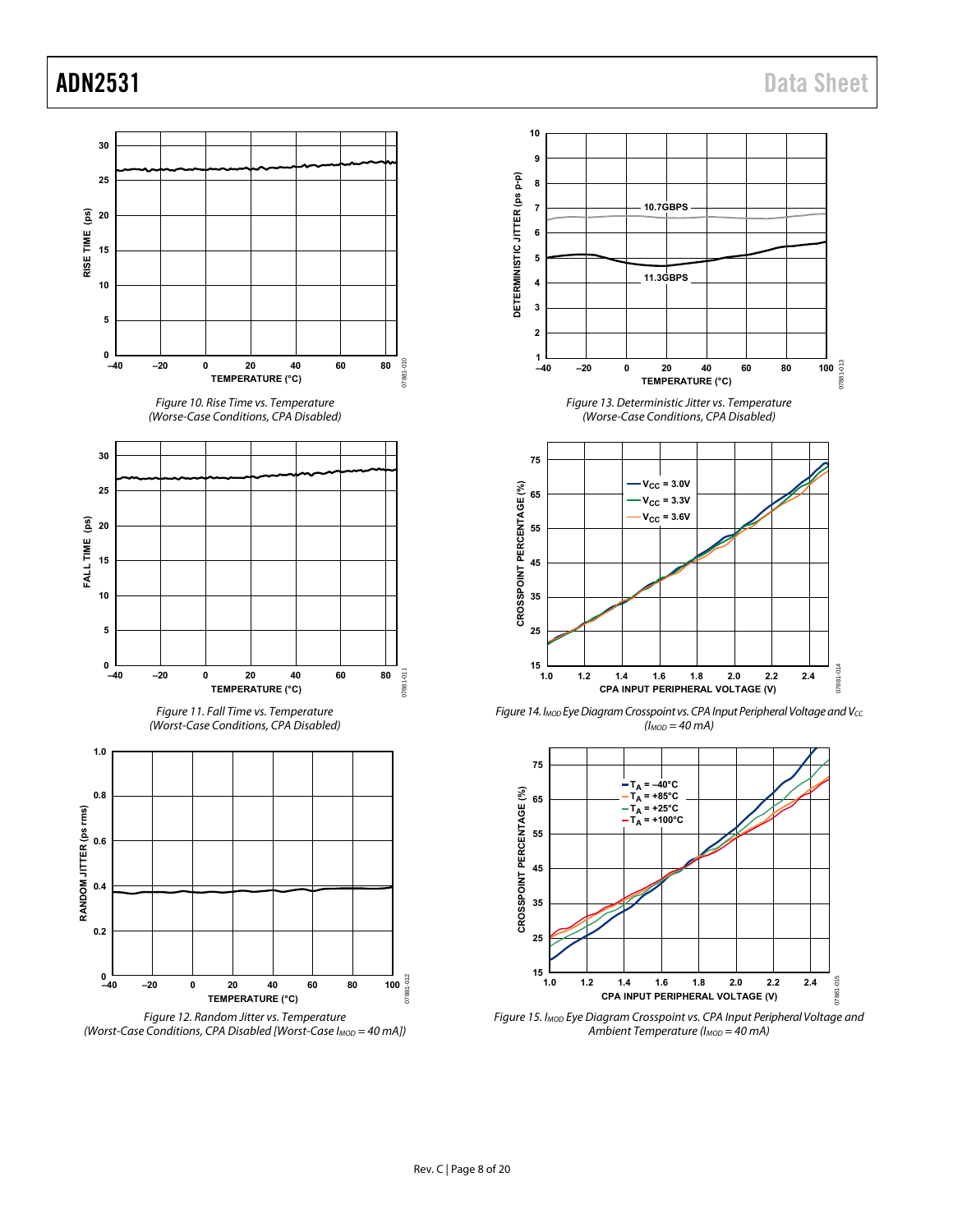## Data Sheet **ADN2531**

### **280 260 240 220 100mA IBIAS 200 180 ITOTAL (mA) 50mA IBIAS 160 140 120 100 80 10mA IBIAS 60 40 20 0**  $016$ 07881-016 **0 20 40 60 80 IMOD CURRENT (mA)** 0788













Figure 19. I<sub>MOD</sub> vs. V<sub>MSET</sub> at Various R<sub>LOAD</sub> Resistors



Figure 20. Electrical Eye Diagram  $(l_{MOD} = 40 \text{ mA}$ , PRBS31 Pattern at 10.3125 Gbps)



Figure 21. Filtered 10 Gb Ethernet Optical Eye Using NX8346TS DFB (PRBS31 Pattern at 10.3125 Gbps)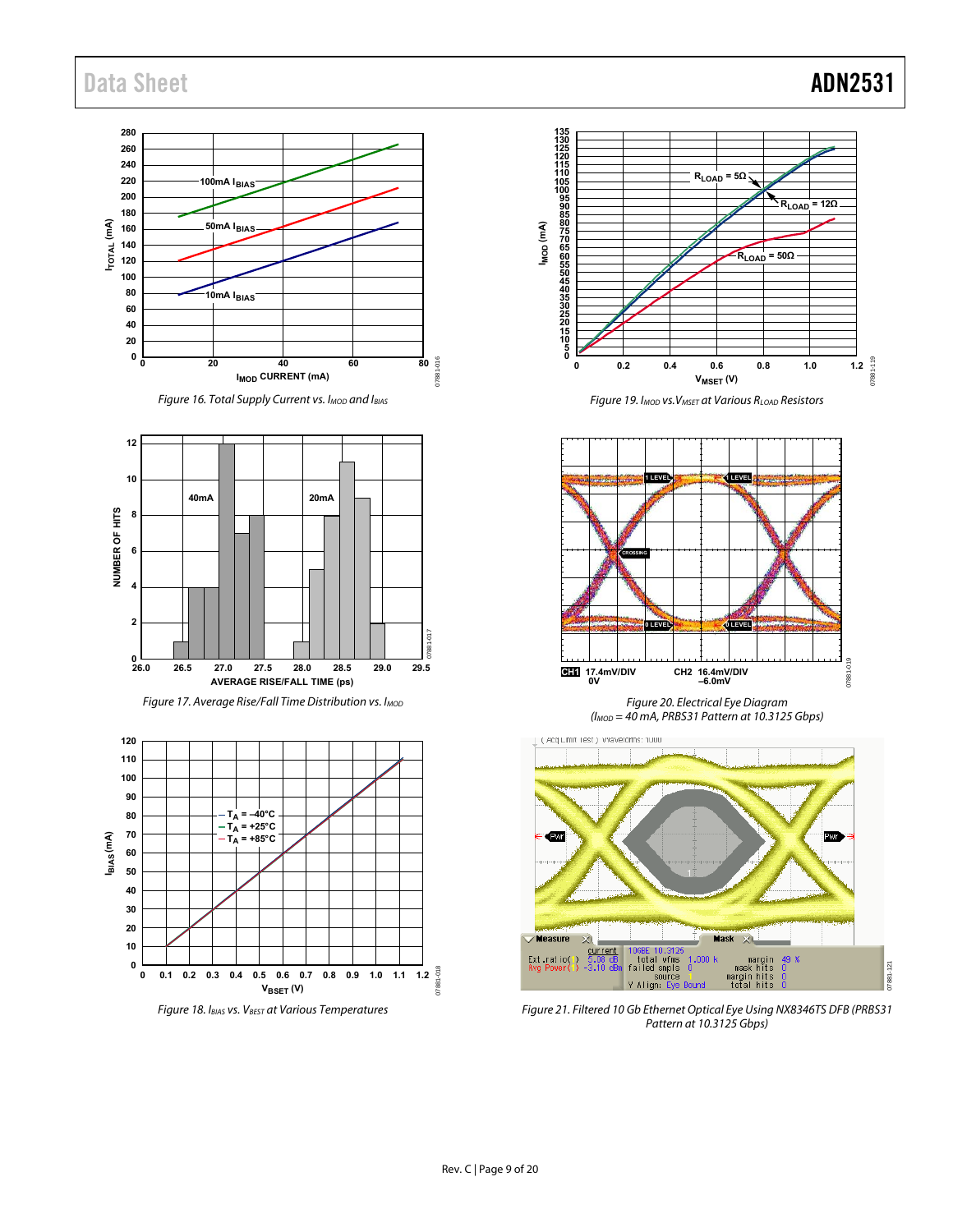# <span id="page-10-0"></span>TEST CIRCUIT



<span id="page-10-1"></span>*Figure 22. High Speed Characterization Circuit*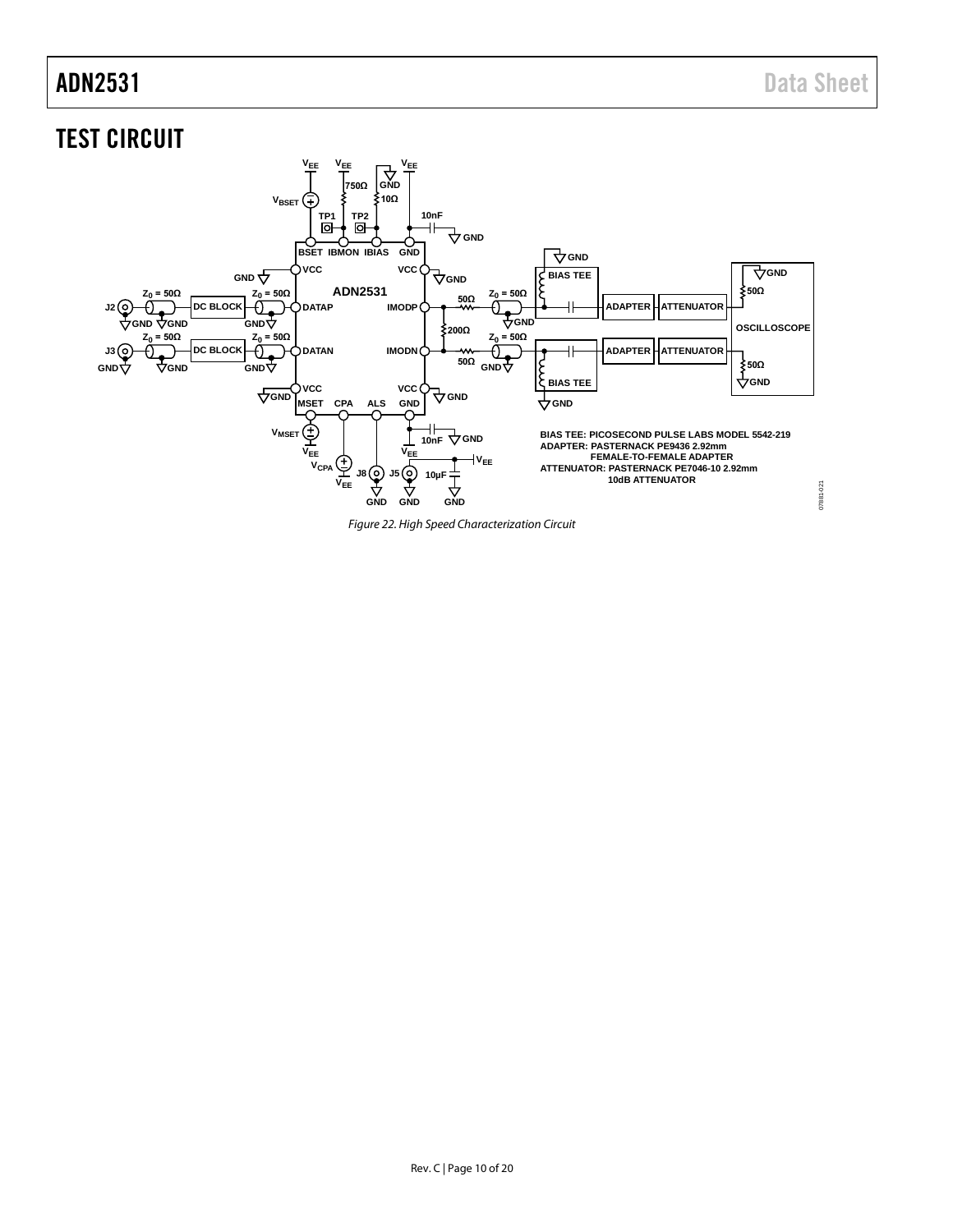## <span id="page-11-0"></span>THEORY OF OPERATION

As shown in [Figure 1,](#page-0-4) th[e ADN2531](http://www.analog.com/ADN2531?doc=ADN2531.pdf) consists of an input stage and two voltage-controlled current sources for bias and modulation. The bias current is available at the IBIAS pin. It is controlled by the voltage at the BSET pin and can be monitored at the IBMON pin. The differential modulation current is available at the IMODP and IMODN pins. It is controlled by the voltage at the MSET pin.

The output stage implements the active back-termination circuitry for proper transmission line matching and power consumption reduction. Th[e ADN2531](http://www.analog.com/ADN2531?doc=ADN2531.pdf) can drive a load with differential resistance ranging from 5  $\Omega$  to 140  $\Omega$ . The excellent back-termination in th[e ADN2531](http://www.analog.com/ADN2531?doc=ADN2531.pdf) absorbs signal reflections from the TOSA end of the output transmission lines, enabling excellent optical eye quality to be achieved even when the TOSA end of the output transmission lines is significantly misterminated.

## <span id="page-11-1"></span>**INPUT STAGE**

The input stage of th[e ADN2531](http://www.analog.com/ADN2531?doc=ADN2531.pdf) converts the data signal applied to the DATAP and DATAN pins to a level that ensures proper operation of the high speed switch. The equivalent circuit of the input stage is shown i[n Figure 23.](#page-11-3)



*Figure 23. Equivalent Circuit of the Input Stage*

<span id="page-11-3"></span>The DATAP and DATAN pins are terminated internally with a 100 Ω differential termination resistor. This minimizes signal reflections at the input that can otherwise lead to degradation in the output eye diagram. It is not recommended to drive the [ADN2531](http://www.analog.com/ADN2531?doc=ADN2531.pdf) with single-ended data signal sources.

Th[e ADN2531](http://www.analog.com/ADN2531?doc=ADN2531.pdf) input stage must be ac-coupled to the signal source to eliminate the need for matching between the common-mode voltages of the data signal source and the input stage of the driver (see [Figure 24\)](#page-11-4). The ac coupling capacitors must have an impedance less than 50  $Ω$  over the required frequency range. Generally, this is achieved using 10 nF to 100 nF capacitors, for more than 1 Gbps operation.



<span id="page-11-4"></span>*Figure 24. AC Coupling the Data Source to th[e ADN2531](http://www.analog.com/ADN2531?doc=ADN2531.pdf) Data Inputs*

## <span id="page-11-2"></span>**BIAS CURRENT**

The bias current is generated internally using a voltage-to-current converter consisting of an internal operational amplifier and a transistor, as shown i[n Figure 25.](#page-11-5)



*Figure 25. Voltage-to-Current Converter Used to Generate IBIAS*

<span id="page-11-5"></span>The BSET to IBIAS voltage-to-current conversion factor is set at 100 mA/V by the internal resistors, and the bias current is monitored at the IBMON pin using a current mirror with a gain equal to 1/100. By connecting a 750  $\Omega$  resistor between IBMON and GND, the bias current can be monitored as a voltage across the resistor. A low temperature coefficient precision resistor must be used for the IBMON resistor (RIBMON). Any error in the value of RIBMON due to tolerances or drift in value over temperature contributes to the overall error budget for the IBIAS monitor voltage.

If the IBMON voltage is being connected to an ADC for analogto-digital conversion, R<sub>IBMON</sub> must be placed close to the ADC to minimize errors due to voltage drops on the ground plane. See the [Design Example](#page-16-1) section for example calculations of the accuracy of the IBIAS monitor as a percentage of the nominal IBIAS value.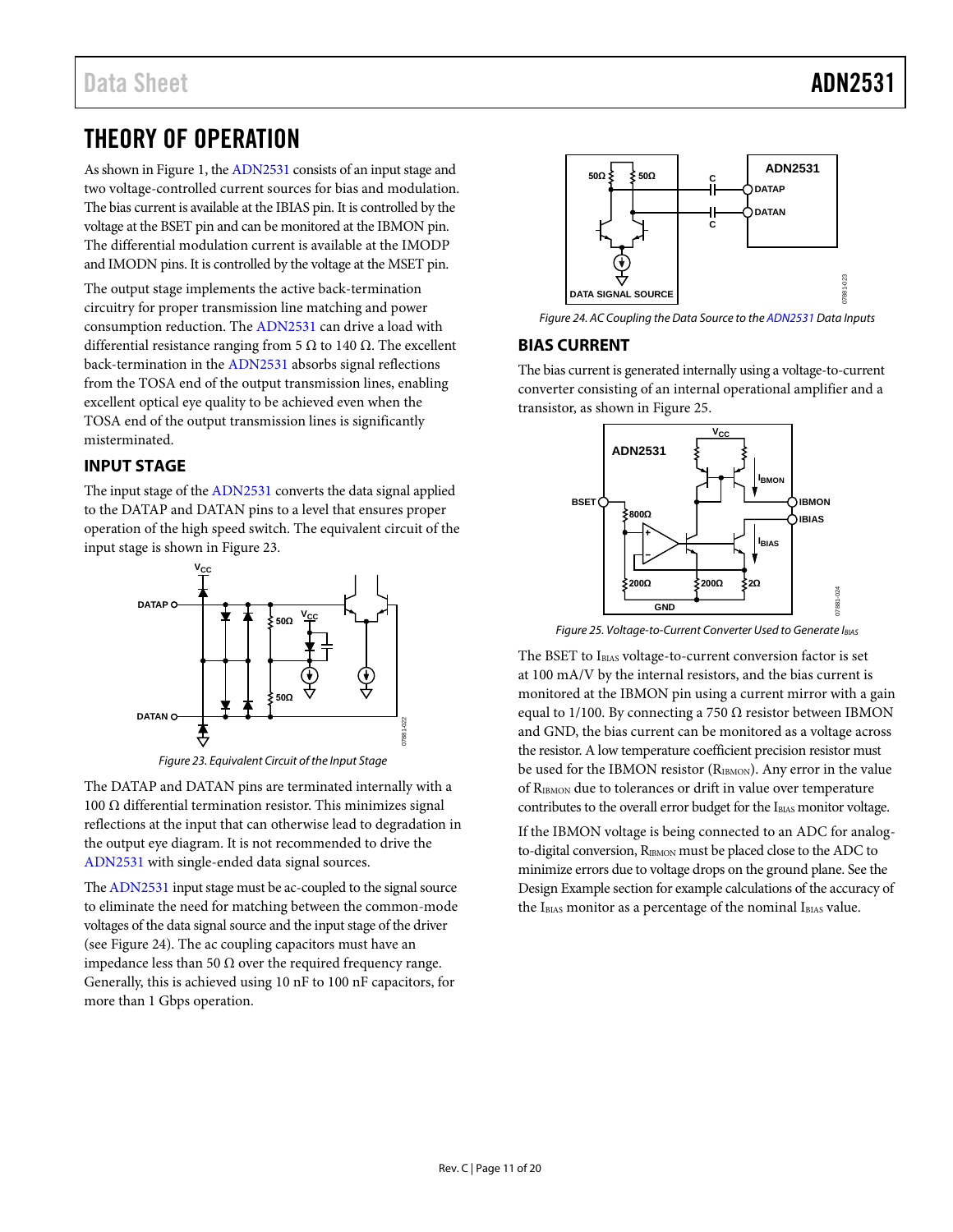The equivalent circuits of the BSET, IBIAS, and IBMON pins are shown i[n Figure 26 t](#page-12-2)[o Figure 28.](#page-12-3)



<span id="page-12-2"></span>Figure 26. Equivalent Circuit of the BSET Pin



Figure 27. Equivalent Circuit of the IBIAS Pin



Figure 28. Equivalent Circuit of the IBMON Pin

<span id="page-12-3"></span>The recommended configuration for the BSET, IBIAS, and IBMON pins is shown i[n Figure 29.](#page-12-4) 



<span id="page-12-4"></span>Figure 29. Recommended Configuration for BSET, IBIAS, and IBMON Pins

The circuit that drives the BSET voltage must be able to drive the 1 kΩ input resistance of the BSET pin. For proper operation of the bias current source, the voltage at the IBIAS pin must be between the compliance voltage specifications for this pin over supply, temperature, and bias current range (se[e Table 1\)](#page-3-1). The maximum compliance voltage is specified for only two bias current levels (10 mA and 100 mA), but it can be calculated for any bias current by

 $V_{COMPLIANCE}$  (V) =  $V_{CC}$  (V) – 0.75 – 4.4  $\times$  *IBIAS* (A)

See the [Headroom Calculations](#page-16-2) section for examples.

The function of Inductor L is to isolate the capacitance of the IBIAS output from the high frequency signal path. For recommended components, see [Table 6.](#page-15-1)

## <span id="page-12-0"></span>**AUTOMATIC LASER SHUTDOWN (ALS)**

The ALS pin is a digital input that enables/disables both the bias and modulation currents, depending on the logic state applied, as shown i[n Table 5.](#page-12-5) 

<span id="page-12-5"></span>

| <b>ALS Logic State</b> | <b>IBIAS and IMOD</b> |
|------------------------|-----------------------|
| High                   | <b>Disabled</b>       |
| Low                    | Enabled               |
| Floating               | Enabled               |

The ALS pin is compatible with 3.3 V CMOS and LVTTL logic levels. The equivalent circuit is shown i[n Figure 30.](#page-12-6)



Figure 30. Equivalent Circuit of the ALS Pin

## <span id="page-12-6"></span><span id="page-12-1"></span>**MODULATION CURRENT**

The modulation current can be controlled by applying a dc voltage to the MSET pin. This voltage is converted into a dc current via a voltage-to-current converter that uses an operational amplifier and a bipolar transistor, as shown in [Figure 31.](#page-12-7) 



Figure 31. Generation of Modulation Current on th[e ADN2531](http://www.analog.com/ADN2531?doc=ADN2531.pdf)

<span id="page-12-7"></span>The dc current is switched by the data signal applied to the input stage (DATAP and DATAN pins) and gained up by the output stage to generate the differential modulation current at the IMODP and IMODN pins. The output stage also generates the active back-termination, which provides proper transmission line termination. Active back-termination uses feedback around an active circuit to synthesize a broadband termination resistance. This provides excellent transmission line termination while dissipating less power than a traditional resistor passive backtermination. No portion of the modulation current flows in the active back-termination resistance. All of the preset modulation current ( $I_{MOD}$ ), the range of which is specified i[n Table 1,](#page-3-1) flows into the external load.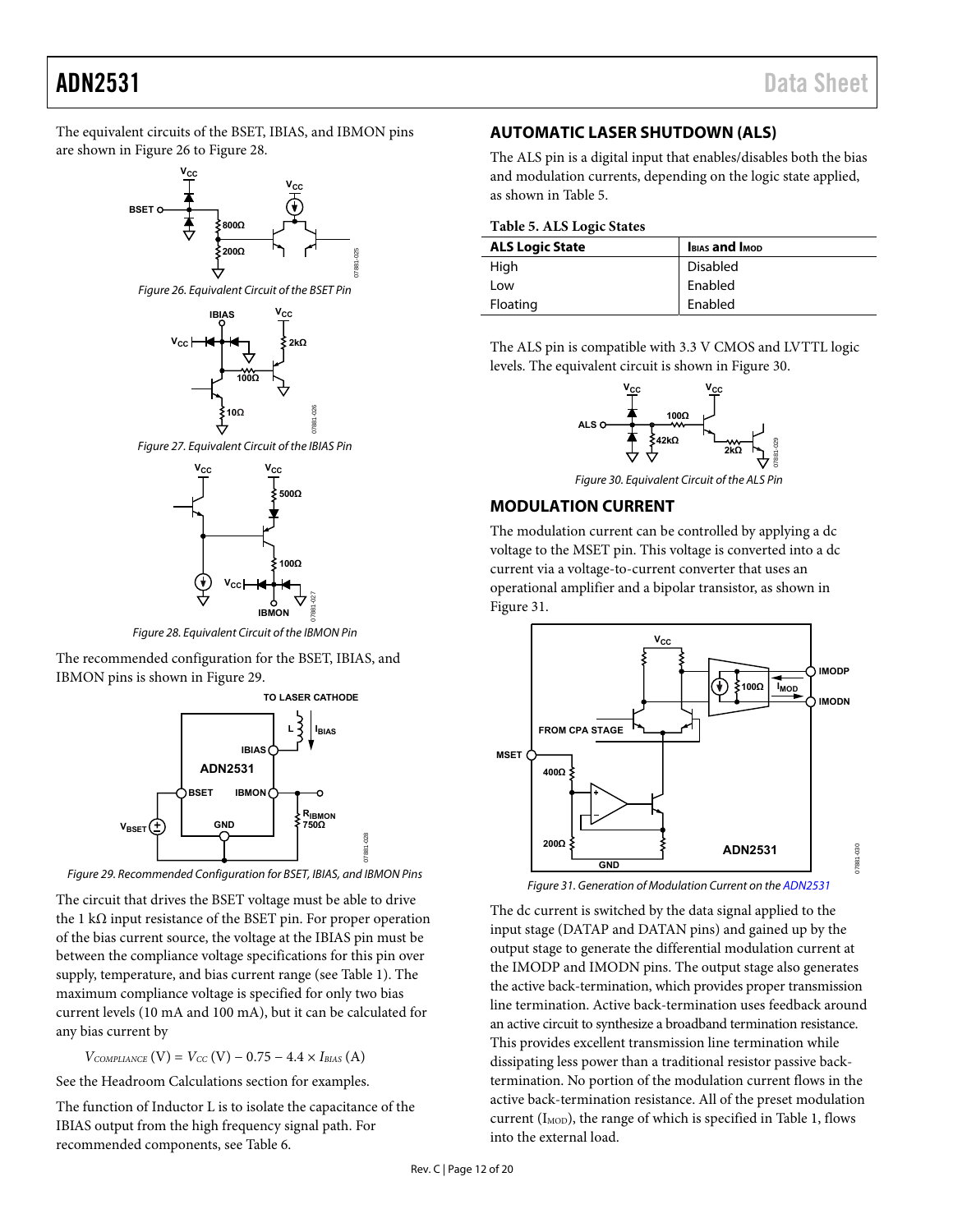## Data Sheet **ADN2531**

The equivalent circuits for the MSET, IMODP, and IMODN pins are shown i[n Figure 32 a](#page-13-0)nd [Figure 33.](#page-13-1) The two 50  $\Omega$  resistors in [Figure 33 r](#page-13-1)epresent the active back-termination resistance.



<span id="page-13-0"></span>Figure 32. Equivalent Circuit of the MSET Pin



Figure 33. Equivalent Circuit of the IMODP and IMODN Pins

<span id="page-13-1"></span>The recommended configuration of the MSET, IMODP, and IMODN pins is shown in [Figure 34.](#page-13-2) See [Table 6](#page-15-1) for recommended components. When the voltage on DATAP is greater than the voltage on DATAN, the modulation current flows into the IMODP pin and out of the IMODN pin, generating an optical Logic 1 level at the TOSA output when the TOSA is connected as shown i[n Figure 34.](#page-13-2) 



MSET, IMODP, and IMODN Pins

<span id="page-13-2"></span>The ratio between the voltage applied to the MSET pin and the differential modulation current available at the IMODP and IMODN pins is a function of the load resistance value, as shown in [Figure 35.](#page-13-3) 



<span id="page-13-3"></span>Using the resistance of the TOSA, the user can calculate the voltage range that must be applied to the MSET pin to generate the required modulation current range (see the example in the [Applications Information s](#page-15-2)ection).

The circuit that drives the MSET voltage must be able to drive the 600  $Ω$  resistance of the MSET pin. To be able to drive 80 mA modulation currents through the differential load, the output stage of the ADN2531 (IMODP and IMODN pins) must be accoupled to the load. The voltages at these pins have a dc component equal to  $V_{CC}$  and an ac component with single-ended peak-to-peak amplitude of  $I_{MOD}$  × 50 Ω. This is the case when the load impedance (R<sub>TOSA</sub>) is less than 100  $\Omega$  differential because the transmission line characteristic impedance sets the peak-to-peak amplitude. For the case where  $R_{TOSA}$  is greater than 100  $\Omega$ , the single-ended, peak-to-peak amplitude is  $I_{\text{MOD}} \times R_{\text{TOSA}} \div 2$ .

For proper operation of the output stage, the voltages at the IMODP and IMODN pins must be between the compliance voltage specifications for this pin over supply, temperature, and modulation current range, as shown in [Figure 36.](#page-13-4) See the [Headroom Calculations s](#page-16-2)ection for examples of headroom calculations.



<span id="page-13-4"></span>Figure 36. Allowable Range for the Voltage at IMODP and IMODN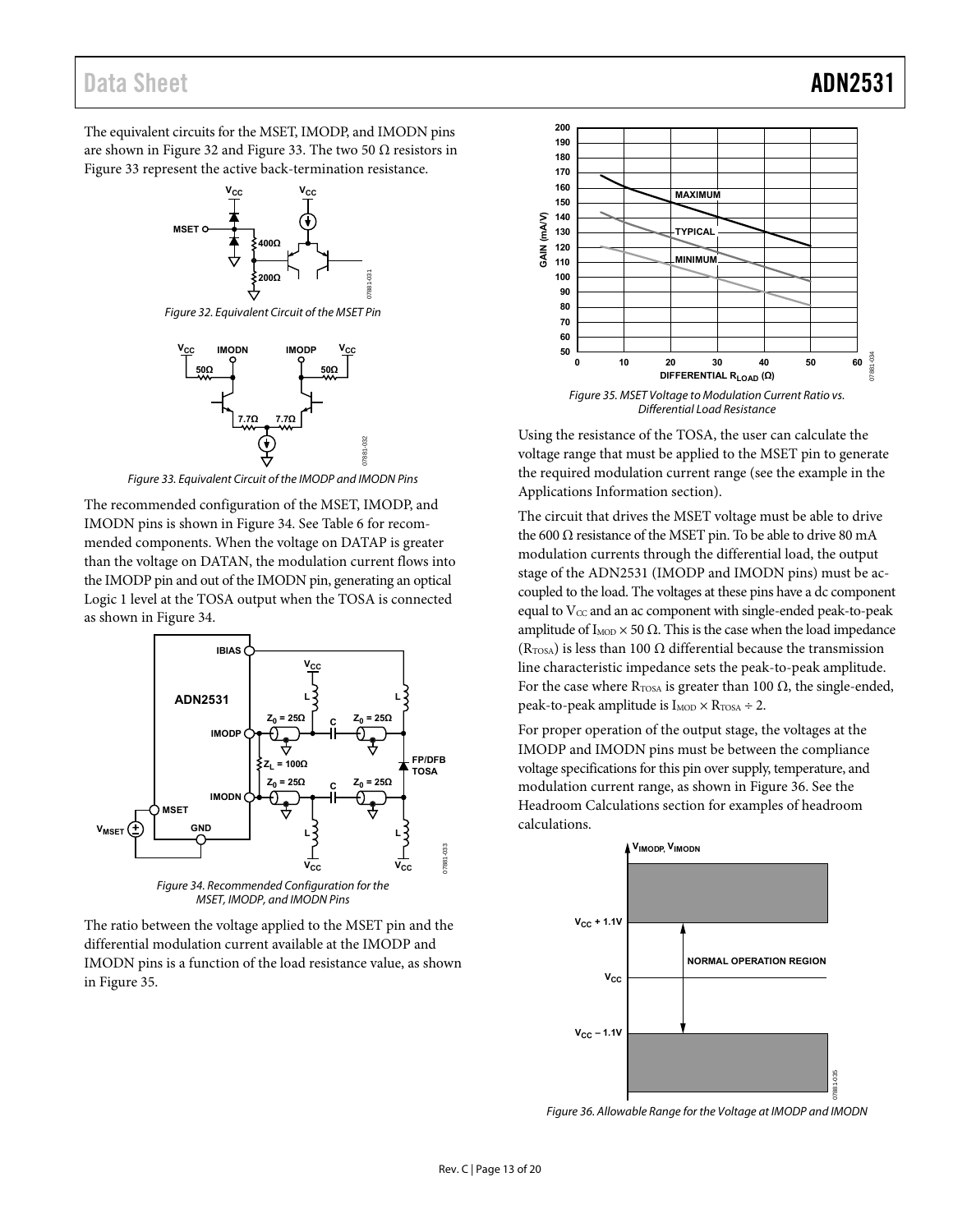## ADN2531 Data Sheet

## <span id="page-14-0"></span>**LOAD MISTERMINATION**

Due to excellent S22 performance, th[e ADN2531](http://www.analog.com/ADN2531?doc=ADN2531.pdf) can drive differential loads that range from 5  $\Omega$  to 140  $\Omega$ . In practice, many TOSAs have differential resistance not equal to 100  $\Omega$ . In this case, with 100  $\Omega$  differential transmission lines connecting the [ADN2531](http://www.analog.com/ADN2531?doc=ADN2531.pdf) to the load, the load end of the transmission lines are misterminated. This mistermination leads to signal reflections back to the driver. The excellent back-termination in th[e ADN2531](http://www.analog.com/ADN2531?doc=ADN2531.pdf) absorbs these reflections, preventing reflection back to the load. This enables excellent optical eye quality to be achieved even when the load end of the transmission lines is significantly misterminated. The connection between the load and the [ADN2531](http://www.analog.com/ADN2531?doc=ADN2531.pdf) must be made with 100 Ω differential (50 Ω single-ended) transmission lines so that the driver end of the transmission lines is properly terminated.

## <span id="page-14-1"></span>**CROSSPOINT ADJUST**

The crossing level in the output electrical eye diagram can be adjusted between 35% and 65% using the crosspoint adjust (CPA) control input. This can compensate for asymmetry in the laser response and to optimize the optical eye mask margin. The CPA input is a voltage-control input, and a plot of eye crosspoint vs. CPA control voltage is shown in [Figure 14](#page-8-0) an[d Figure 15](#page-8-1) in the Typical Performance Characteristics section. The equivalent circuit for the CPA pin is shown in [Figure 37.](#page-14-4) To disable the crosspoint adjust function and set the eye crossing to 50%, the CPA pin must be tied to Vcc.



*Figure 37. Equivalent Circuit for CPA Pin*

### <span id="page-14-4"></span><span id="page-14-2"></span>**POWER CONSUMPTION**

The power dissipated by th[e ADN2531](http://www.analog.com/ADN2531?doc=ADN2531.pdf) is given by

$$
P = V_{CC} \times \left(\frac{V_{MSET}}{5.8} + I_{\text{SUPPLY}}\right) + V_{\text{IBIAS}} \times I_{\text{BIAS}}
$$

where:

 $V_{CC}$  is the power supply voltage.

*IBIAS* is the bias current generated by th[e ADN2531.](http://www.analog.com/ADN2531?doc=ADN2531.pdf)

*VMSET* is the voltage applied to the MSET pin.

<span id="page-14-3"></span>*ISUPPLY* is the sum of the current that flows into the VCC, IMODP, and IMODN pins when  $V_{\text{BSET}} = V_{\text{MSET}} = 0$  (se[e Table 1\)](#page-3-1). *VIBIAS* is the average voltage on the IBIAS pin.

Considering  $V_{\text{BSET}}/I_{\text{BIAS}} = 10 \text{ V/A}$  as the conversion factor from VBSET to IBIAS, the dissipated power becomes

$$
P = V_{CC} \times \left(\frac{V_{MSET}}{5.8} + I_{SDPPLY}\right) + V_{IBIAS} \times \left(\frac{V_{BSET}}{10V/A}\right)
$$

To ensure long-term reliable operation, th[e ADN2531](http://www.analog.com/ADN2531?doc=ADN2531.pdf) junction temperature must not exceed 150°C, as specified in [Table 3.](#page-5-2) For improved heat dissipation, the module case can be used as a heat sink, as shown in [Figure 38.](#page-14-5) 



*Figure 38. Typical Optical Module Structure*

<span id="page-14-5"></span>A compact optical module is a complex thermal environment, and calculations of device junction temperature using the junction to ambient thermal resistance  $(\theta_{JA})$  of the package do not yield accurate results. The following equation, derived from the model i[n Figure 39,](#page-14-6) can estimate the IC junction temperature:

$$
T_{J} = \frac{P \times (\theta_{J-PAD} \times \theta_{J-TOP}) + T_{TOP} \times \theta_{J-PAD} + T_{PAD} \times \theta_{J-TOP}}{\theta_{J-PAD} + \theta_{J-TOP}}
$$

where:

*T*<sub>*TOP*</sub> is the temperature at the top of the package in °C. *TPAD* is the temperature at the package exposed paddle in °C.  $T_J$  is the IC junction temperature in  $\rm{°C}$ .

*P* is the [ADN2531](http://www.analog.com/ADN2531?doc=ADN2531.pdf) power dissipation in watts.

θJ-TOP is the thermal resistance from the IC junction to the top of the package.

 $\theta_{J\text{-PAD}}$  is the thermal resistance from the IC junction to the exposed paddle of the package.



*Figure 39. Electrical Model for Thermal Calculations*

<span id="page-14-6"></span>T<sub>TOP</sub> and T<sub>PAD</sub> can be determined by measuring the temperature at points inside the module, as shown in [Figure 38.](#page-14-5) The thermocouples must be positioned to obtain an accurate measurement of the temperatures of the package top and paddle. θ*J-TOP* and θ*J-PAD* are given i[n Table 2.](#page-4-3)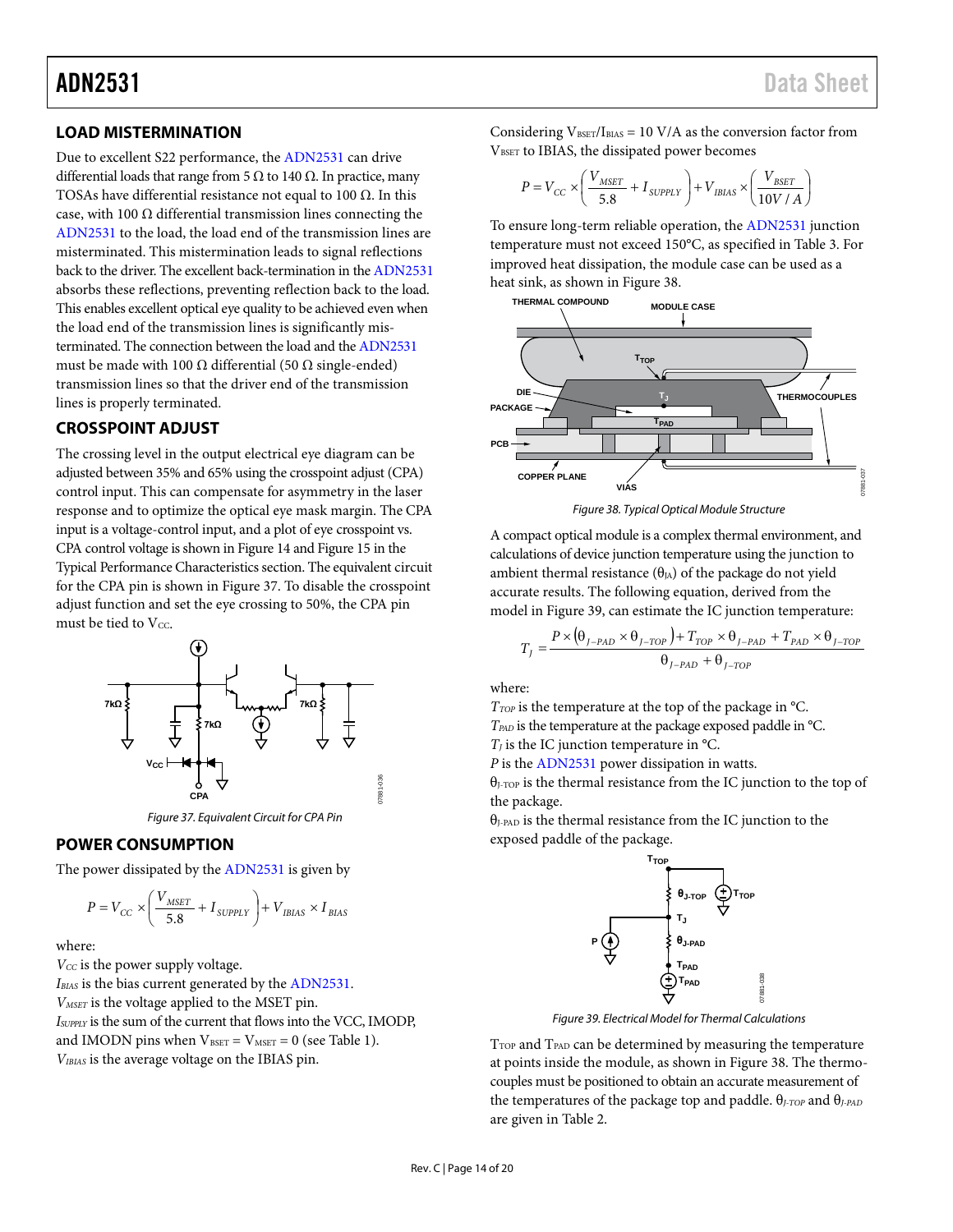## <span id="page-15-2"></span><span id="page-15-0"></span>APPLICATIONS INFORMATION **TYPICAL APPLICATION CIRCUIT**

[Figure 40](#page-15-3) shows a typical application circuit for the [ADN2531.](http://www.analog.com/ADN2531?doc=ADN2531.pdf)  The dc voltages applied to the BSET and MSET pins control the bias and modulation currents. The bias current can be monitored as a voltage drop across the 750  $\Omega$  resistor connected between the IBMON pin and GND. The dc voltage applied to the CPA pin controls the crosspoint in the output eye diagram. By tying the CPA pin to  $V_{CC}$ , the CPA function is disabled. The ALS pin allows the user to turn the bias and modulation currents on and off, depending on the logic level applied to the pin. The data signal source must be connected to the DATAP and DATAN pins of the [ADN2531](http://www.analog.com/ADN2531?doc=ADN2531.pdf) using 50  $Ω$  transmission lines. The modulation current outputs, IMODP and IMODN, must be connected to the load (TOSA) using 100  $\Omega$  differential (50  $\Omega$ ) single-ended) transmission lines.

[Table 6](#page-15-1) provides a list of recommended components for the ac coupling interface between th[e ADN2531](http://www.analog.com/ADN2531?doc=ADN2531.pdf) and the TOSA. The reference circuit can support up to 11.3 Gbps applications, and the low frequency cutoff performance is dependent on the dc blocking capacitance and the transmission line impedance.

For additional applications information and optical eye diagram performance data, consult the relevant application notes on the [ADN2531](http://www.analog.com/ADN2531?doc=ADN2531.pdf) product page at [www.analog.com.](http://www.analog.com/?doc=ADN2531.pdf)

<span id="page-15-1"></span>**Table 6. Recommended Components**

| Component                       | Value        | <b>Description</b>                                               |  |
|---------------------------------|--------------|------------------------------------------------------------------|--|
| R <sub>1</sub> , R <sub>2</sub> | $110 \Omega$ | 0603 size resistor                                               |  |
| R3, R4                          | $300 \Omega$ | 0603 size resistor                                               |  |
| R13, R14                        | Varies       | The resistor value and size are TOSA<br>load impedance dependent |  |
| C3, C4                          | 100nF        | 0402 size capacitor,<br>Phycomp 223878719849                     |  |
| L6, L7                          | 160 nH       | 0603 size inductor,<br>Murata LOW18ANR16                         |  |
| L <sub>2</sub> , L <sub>3</sub> |              | 0603 size chip ferrite bead, Murata<br><b>BLM18HG601</b>         |  |
| L1, L4, L5, L8                  | 10 µH        | 0805 size inductor,<br>Murata LQM21FN100M70L                     |  |



<span id="page-15-3"></span>*Figure 40. Typica[l ADN2531](http://www.analog.com/ADN2531?doc=ADN2531.pdf) Application Circuit*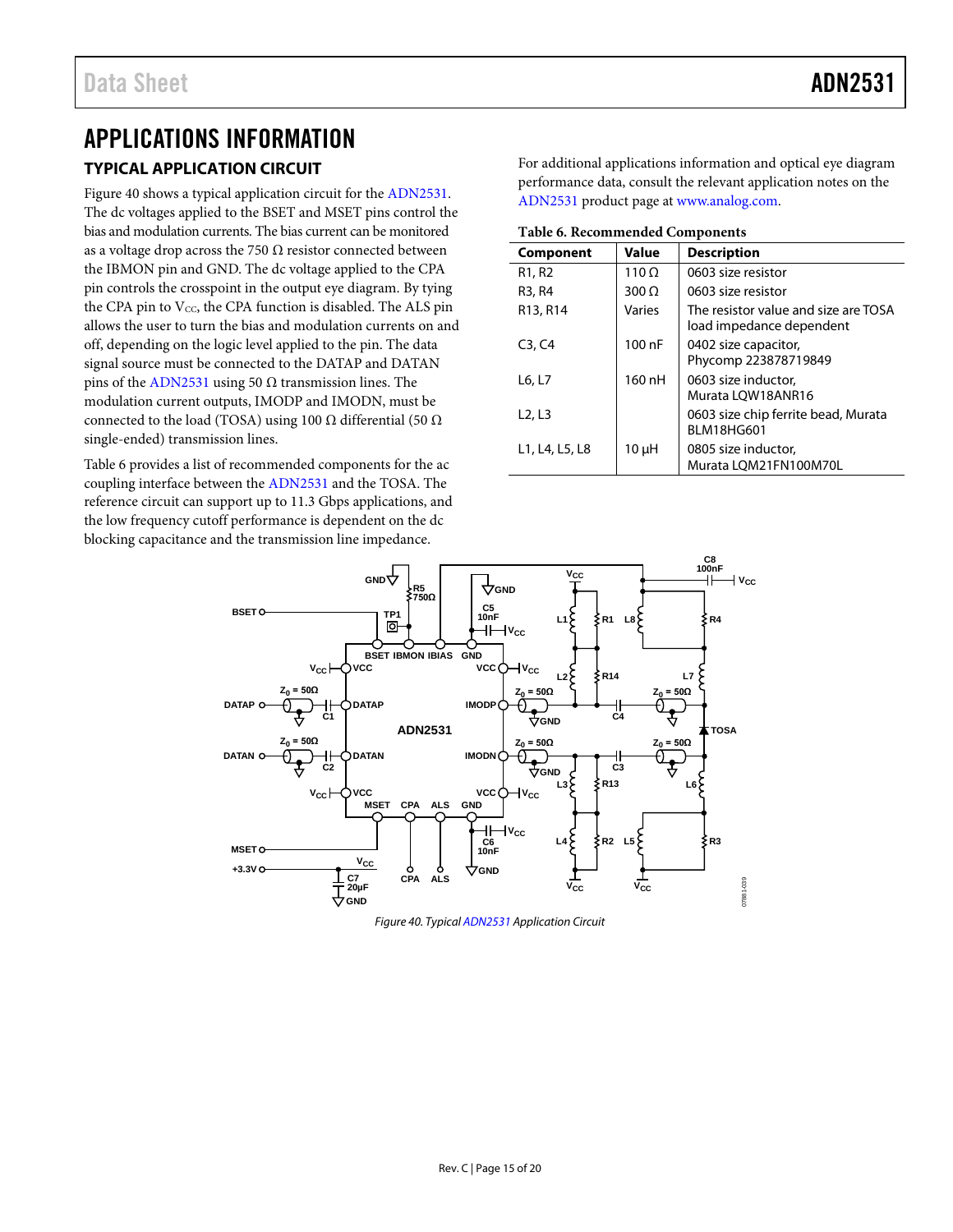## <span id="page-16-0"></span>**LAYOUT GUIDELINES**

Due to the high frequencies at which the [ADN2531](http://www.analog.com/ADN2531?doc=ADN2531.pdf) operates, care must be taken when designing the PCB layout to obtain optimum performance. For example, use controlled impedance transmission lines for high speed signal paths, and keep the length of transmission lines as short as possible to reduce losses and pattern-dependent jitter. In addition, the PCB layout must be symmetrical, both on the DATAP and DATAN inputs and on the IMODP and IMODN outputs, to ensure a balance between the differential signals.

Furthermore, all VCC and GND pins must be connected to solid copper planes by using low inductance connections. When these connections are made through vias, multiple vias can be connected in parallel to reduce the parasitic inductance. Each GND pin must be locally decoupled to VCC with high quality capacitors (see [Figure 40\)](#page-15-3). If proper decoupling cannot be achieved using a single capacitor, use multiple capacitors in parallel for each GND pin. A 20 µF tantalum capacitor must be used as the general decoupling capacitor for the entire module.

For recommended PCB layouts, including those suitable for the SFP+ and XFP modules, contact sales. For guidelines on the surface-mount assembly of th[e ADN2531,](http://www.analog.com/ADN2531?doc=ADN2531.pdf) see th[e AN-772](http://www.analog.com/AN-772?doc=ADN2531.pdf)  Application Note, *[A Design and Manufacturing Guide for the](http://www.analog.com/AN-772?doc=ADN2531.pdf)  [Lead Frame Chip Scale Package \(LFCSP\)](http://www.analog.com/AN-772?doc=ADN2531.pdf)*, on [www.analog.com.](http://www.analog.com/)

### <span id="page-16-1"></span>**DESIGN EXAMPLE**

Assuming that the impedance of the TOSA is 12  $\Omega$ , the forward voltage of the laser at low current is  $V_F = 1.5$  V, I<sub>BIAS</sub> = 40 mA,  $I_{MOD} = 40$  mA, and  $V_{CC} = 3.3$  V, this design example calculates

- The headroom for the IBIAS, IMODP, and IMODN pins.
- The typical voltage required at the BSET and MSET pins to produce the desired bias and modulation currents.
- The IBIAS monitor accuracy over the IBIAS current range.

### <span id="page-16-2"></span>*Headroom Calculations*

To ensure proper device operation, the voltages on the IBIAS, IMODP, and IMODN pins must meet the compliance voltage specifications i[n Table 1.](#page-3-1)

Considering the typical application circuit shown in [Figure 40,](#page-15-3)  the voltage at the IBIAS pin can be written as

$$
V_{IBIAS} = V_{CC} - V_F - (I_{BIAS} \times R_{TOSA}) - V_{LA}
$$

where:

*V<sub>CC</sub>* is the supply voltage.

*VF* is the forward voltage across the laser at low current.

*RTOSA* is the resistance of the TOSA.

*VLA* is the dc voltage drop across L5, L6, L7, and L8.

For proper operation, the minimum voltage at the IBIAS pin must be greater than 0.6 V, as specified by the minimum IBIAS compliance specification in [Table 1.](#page-3-1)

Assuming that the voltage drop across the 50  $\Omega$  transmission lines is negligible and that  $V_{LA} = 0$  V,  $V_F = 1.5$  V, and  $I_{BIAS} = 40$  mA,

 $V_{IBIAS} = 3.3 - 1.5 - (0.04 \times 12) = 1.32$  V

Therefore,  $V_{IBIAS} = 1.32 V > 0.6 V$ , which satisfies the requirement

The maximum voltage at the IBIAS pin must be less than the maximum IBIAS compliance specification as described by

 $V_{COMPLIANCE\ MAX} = V_{CC} - 0.75 - 4.4 \times I_{BIAS}$  (A)

For this example,

 $V_{COMPLIANCE\_MAX} = V_{CC} - 0.75 - 4.4 \times 0.04 = 2.374$  V

Therefore,  $V_{IBIAS} = 1.32 V < 2.374 V$ , which satisfies the requirement.

To calculate the headroom at the modulation current pins (IMODP and IMODN), the voltage has a dc component equal to  $V_{CC}$  due to the ac-coupled configuration and a swing equal to I<sub>MOD</sub>  $\times$  50 Ω because R<sub>TOSA</sub> is less than 100 Ω. For proper operation of th[e ADN2531,](http://www.analog.com/ADN2531?doc=ADN2531.pdf) the voltage at each modulation output pin must be within the normal operation region shown i[n Figure 36.](#page-13-4)

Assuming the dc voltage drop across L1, L2, L3, and L4 is 0 V and  $I_{\text{MOD}}$  is 40 mA, the minimum voltage at the modulation output pins is equal to

 $V_{CC} - (I_{MOD} \times 12)/2 = V_{CC} - 0.24$  V

Therefore,  $V_{CC}$  – 0.24 >  $V_{CC}$  – 1.1 V, which satisfies the requirement.

The maximum voltage at the modulation output pins is equal to

 $V_{CC} + (I_{MOD} \times 12)/2 = V_{CC} + 0.24$  V

Therefore,  $V_{CC}$  + 0.24 <  $V_{CC}$  + 1.1 V, which satisfies the requirement.

Headroom calculations must be repeated for the minimum and maximum values of the required IBIAS and I<sub>MOD</sub> ranges to ensure proper device operation over all operating conditions.

### *BSET and MSET Pin Voltage Calculations*

To set the desired bias and modulation currents, the BSET and MSET pins of the [ADN2531](http://www.analog.com/ADN2531?doc=ADN2531.pdf) must be driven with the appropriate dc voltage. The voltage range required at the BSET pin to generate the required I<sub>BIAS</sub> range can be calculated using the BSET voltage to IBIAS gain specified i[n Table 1.](#page-3-1) Assuming that IBIAS = 40 mA and that  $I_{BIAS}/V_{BSET} = 100$  mA/V (which is the typical  $I_{BIAS}/V_{BSET}$  ratio), the BSET voltage is given by

$$
V_{BSET} = \frac{I_{BIAS} \text{ (mA)}}{100 \text{ mA/V}} = \frac{40}{100} = 0.4 \text{ V}
$$

The BSET voltage range can be calculated using the required IBIAS range and the minimum and maximum BSET voltage to IBIAS gain values specified i[n Table 1.](#page-3-1)

The voltage required at the MSET pin to produce the desired modulation current can be calculated using

$$
V_{\text{MSET}} = \frac{I_{\text{MOD}}}{K}
$$

where  $K$  is the MSET voltage to  $I_{\text{MOD}}$  ratio.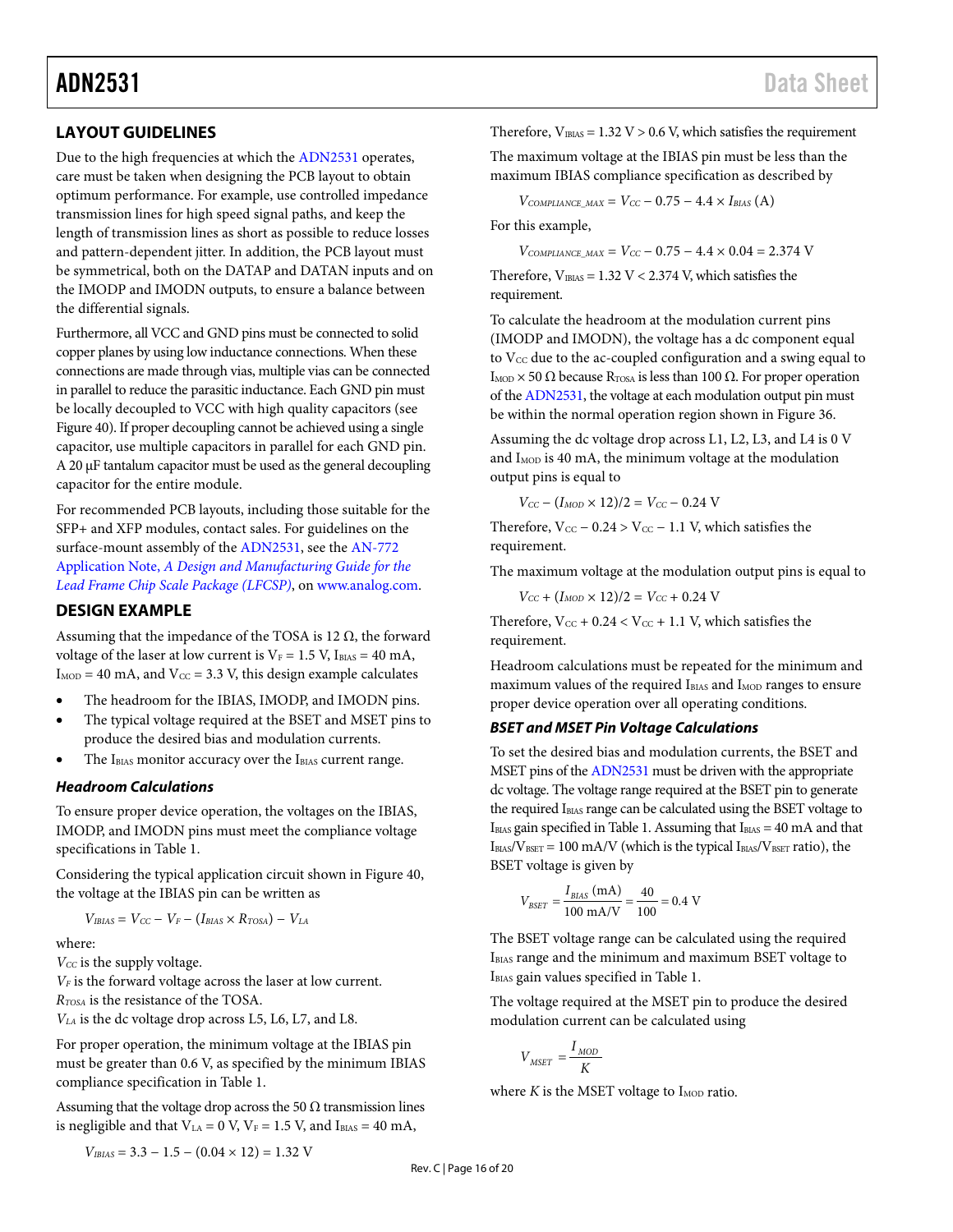The value of K depends on the actual resistance of the TOSA and can be obtained fro[m Figure 35.](#page-13-3) For a TOSA resistance of 12 Ω, the typical value of K is 110 mA/V. Assuming that  $I_{\text{MOD}} =$ 40 mA and using the preceding equation, the MSET voltage is given by

$$
V_{MSET} = \frac{I_{MOD} \text{ (mA)}}{110 \text{ mA/V}} = \frac{40}{110} = 0.36 \text{ V}
$$

The MSET voltage range can be calculated using the required  $I_{\text{MOD}}$  range and the minimum and maximum K values. These values can be obtained from the minimum and maximum curves in [Figure 35.](#page-13-3)

### *IBIAS Monitor Accuracy Calculations*



<span id="page-17-0"></span>*Figure 41. Accuracy of IBIAS to IBMON Ratio*

This example assumes that the nominal value of IBIAS is 40 mA and that the IBIAS range for all operating conditions is 10 mA to 80 mA. The accuracy of the IBIAS to IBMON ratio is given i[n Table 1](#page-3-1) and is plotted i[n Figure 41.](#page-17-0)

Referring to [Figure 41,](#page-17-0) the IBMON output current accuracy is  $\pm 4.3\%$  for the minimum I $_{\rm BIAS}$  of 10 mA and  $\pm 3.0\%$  for the maximum IBIAS value of 80 mA.

The accuracy of the IBMON output current as a percentage of the nominal I<sub>BIAS</sub> is given by

$$
IBMON\_Accuracy_{MIN} = 10 \text{ mA} \frac{4.3}{100} \times \frac{100}{40 \text{ mA}} = \pm 1.075\%
$$

for the minimum IBIAS value, and by

$$
IBMON\_Accuracy_{MAX} = 80 \text{ mA} \frac{3.0}{100} \times \frac{100}{40 \text{ mA}} = \pm 6.0\%
$$

for the maximum IBIAS value. This gives a worse-case accuracy for the IBMON output current of  $\pm 6.0$ % of the nominal IBIAS value over all operating conditions. The IBMON output current accuracy numbers can be combined with the accuracy numbers for the 750 Ω IBMON resistor ( $R<sub>IBMON</sub>$ ) and any other error sources to calculate an overall accuracy for the IBMON voltage.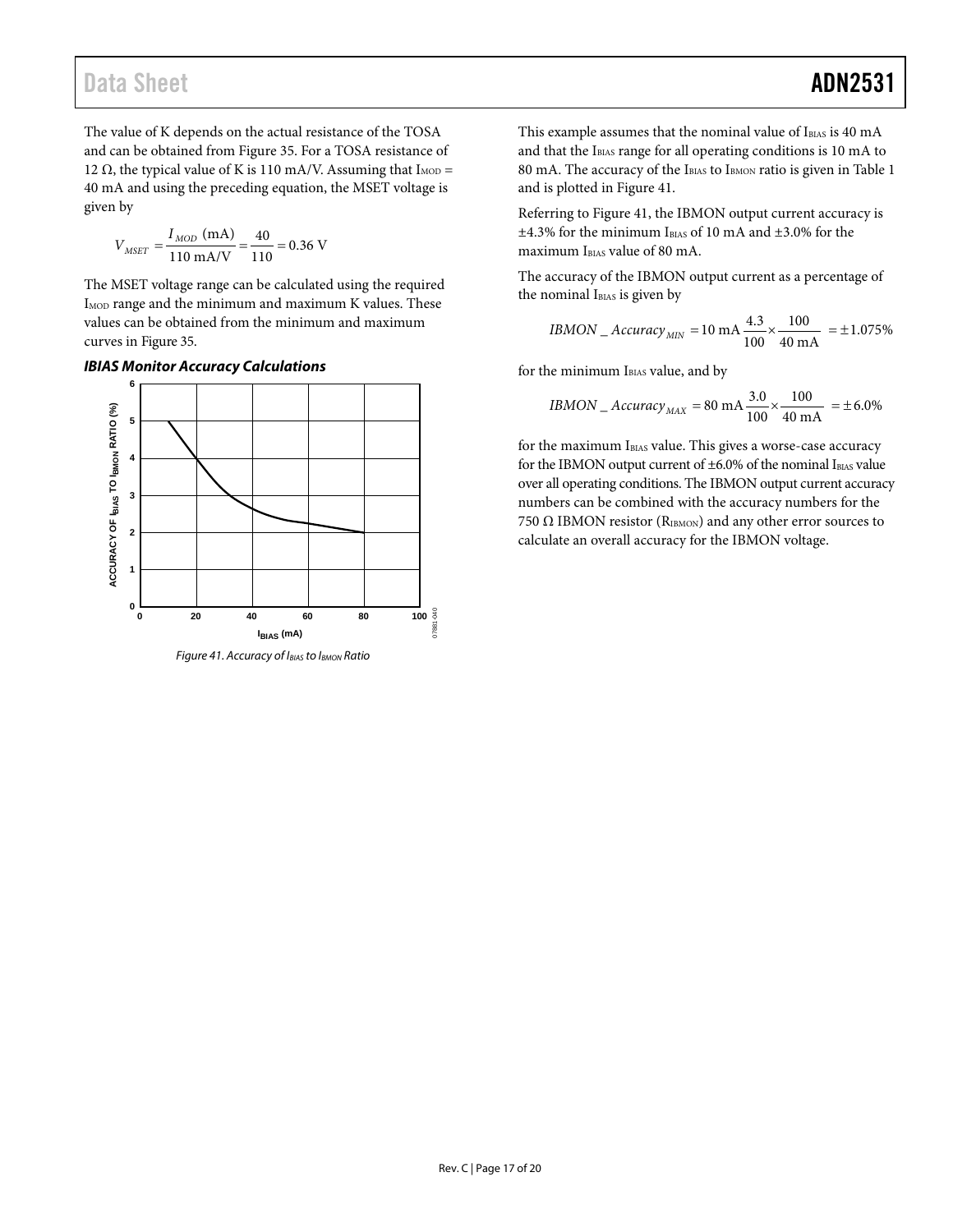# <span id="page-18-0"></span>OUTLINE DIMENSIONS



Dimensions shown in millimeters

## <span id="page-18-1"></span>**ORDERING GUIDE**

| Model <sup>1</sup> | <b>Temperature Range</b>            | <b>Package Description</b>                              | <b>Package Option</b> | Branding   |
|--------------------|-------------------------------------|---------------------------------------------------------|-----------------------|------------|
| ADN2531ACPZ        | $-40^{\circ}$ C to $+100^{\circ}$ C | 16-Lead LFCSP                                           | CP-16-22              | <b>FOK</b> |
| ADN2531ACPZ-R7     | $-40^{\circ}$ C to $+100^{\circ}$ C | 16-Lead LFCSP, 1,500-Piece Reel                         | CP-16-22              | <b>FOK</b> |
| EVAL-ADN2531-NTZ   |                                     | <b>Optical Evaluation Board Without Laser Populated</b> |                       |            |

 $1 Z =$  RoHS Compliant Part.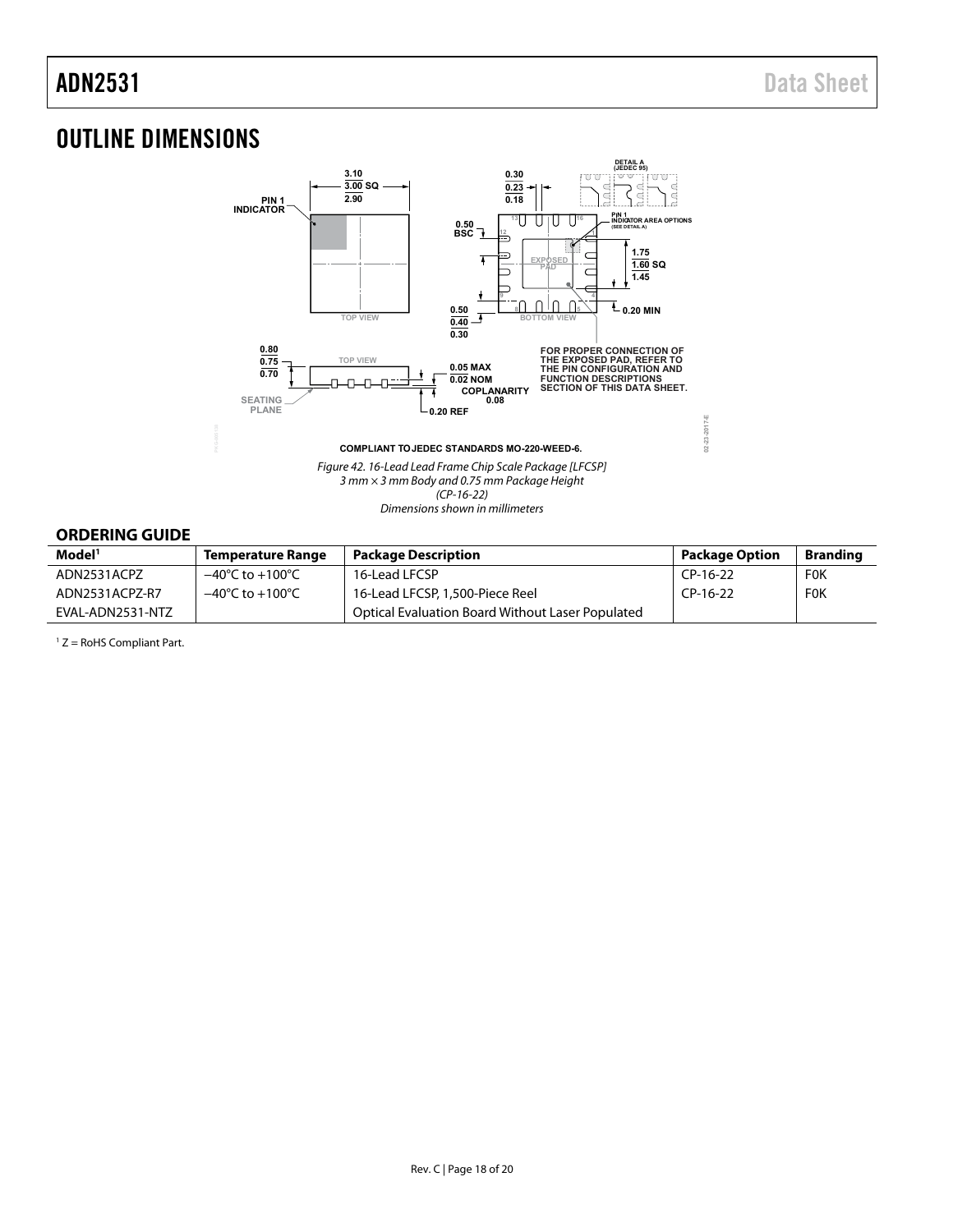# **NOTES**